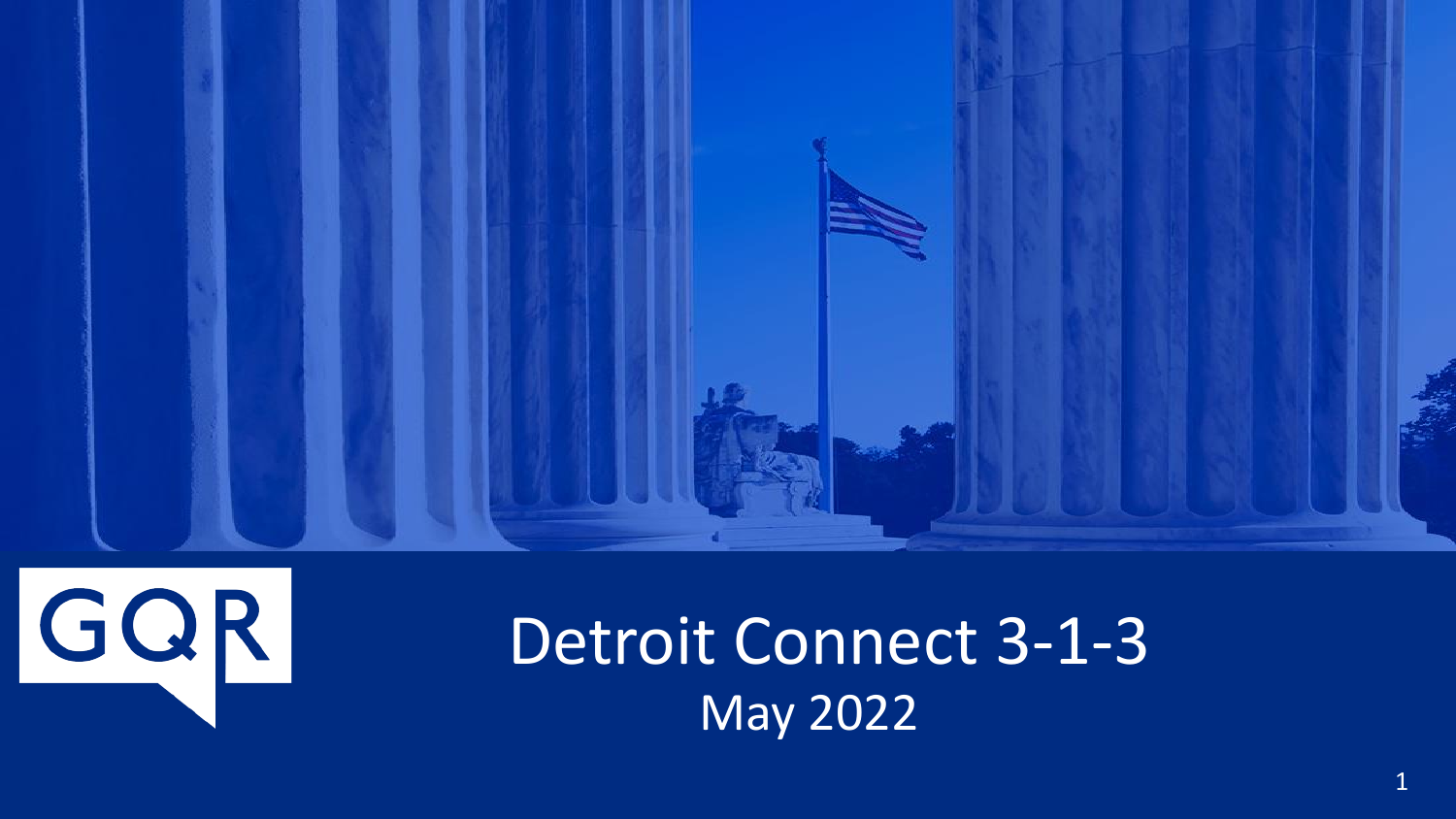## **Methodology**

GQR conducted a 20 minute phone survey among 600 adults in Detroit, Michigan from April 28–May 7, 2022.

The data is subject to a margin of error of  $+/- 4.0$  percentage points at the 95 percent confidence interval; the margin of error is higher among subgroups.

The data are statistically weighted to ensure the sample's regional, age, and gender composition reflects that of the estimated general population in Detroit.

In this report, results are expressed as percentages unless otherwise noted. Results may not add to 100% due to rounding or multiple responses. Net results cited in the text may not exactly match individual results shown in the charts due to rounding.

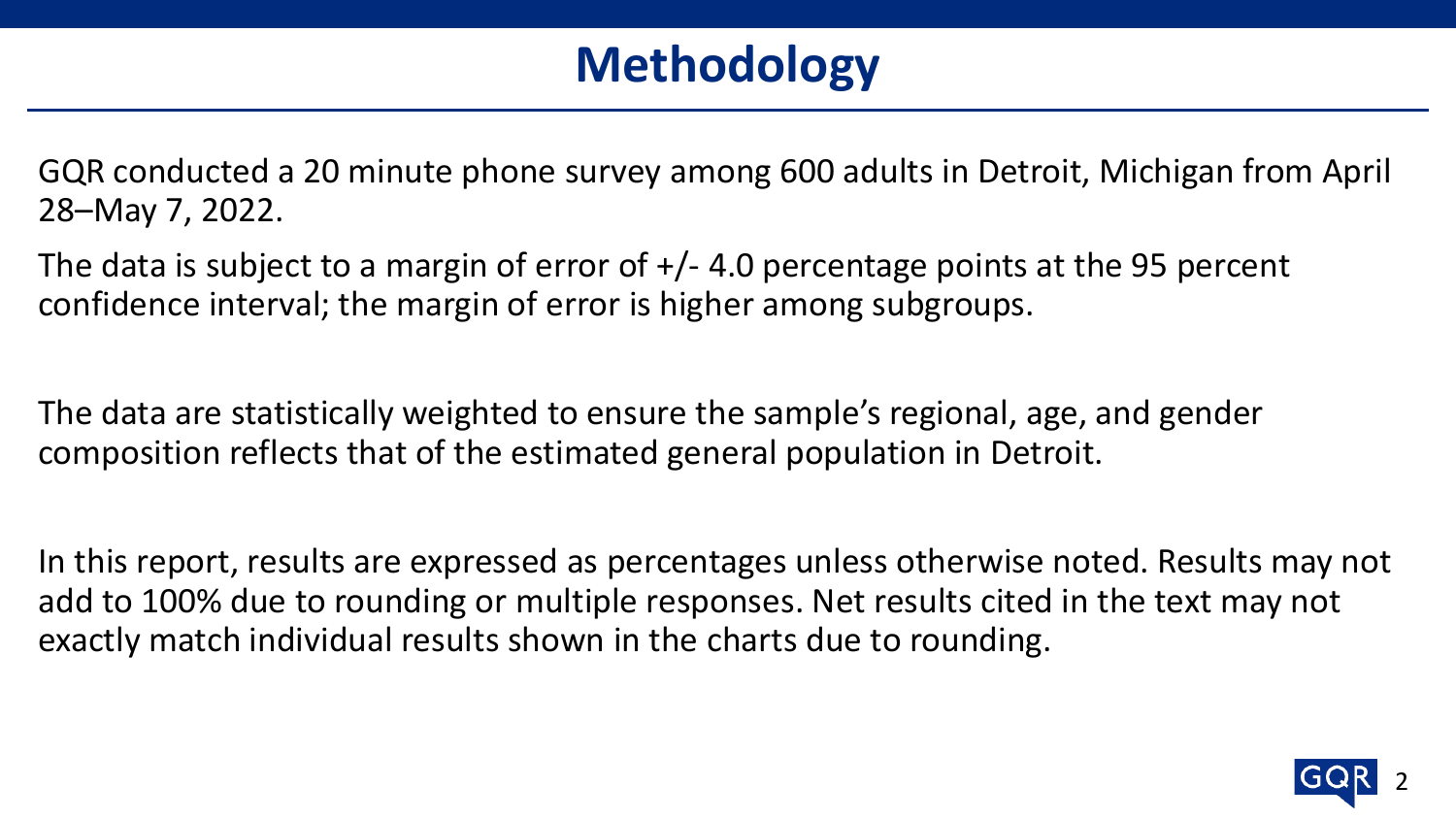### **How people use the internet**

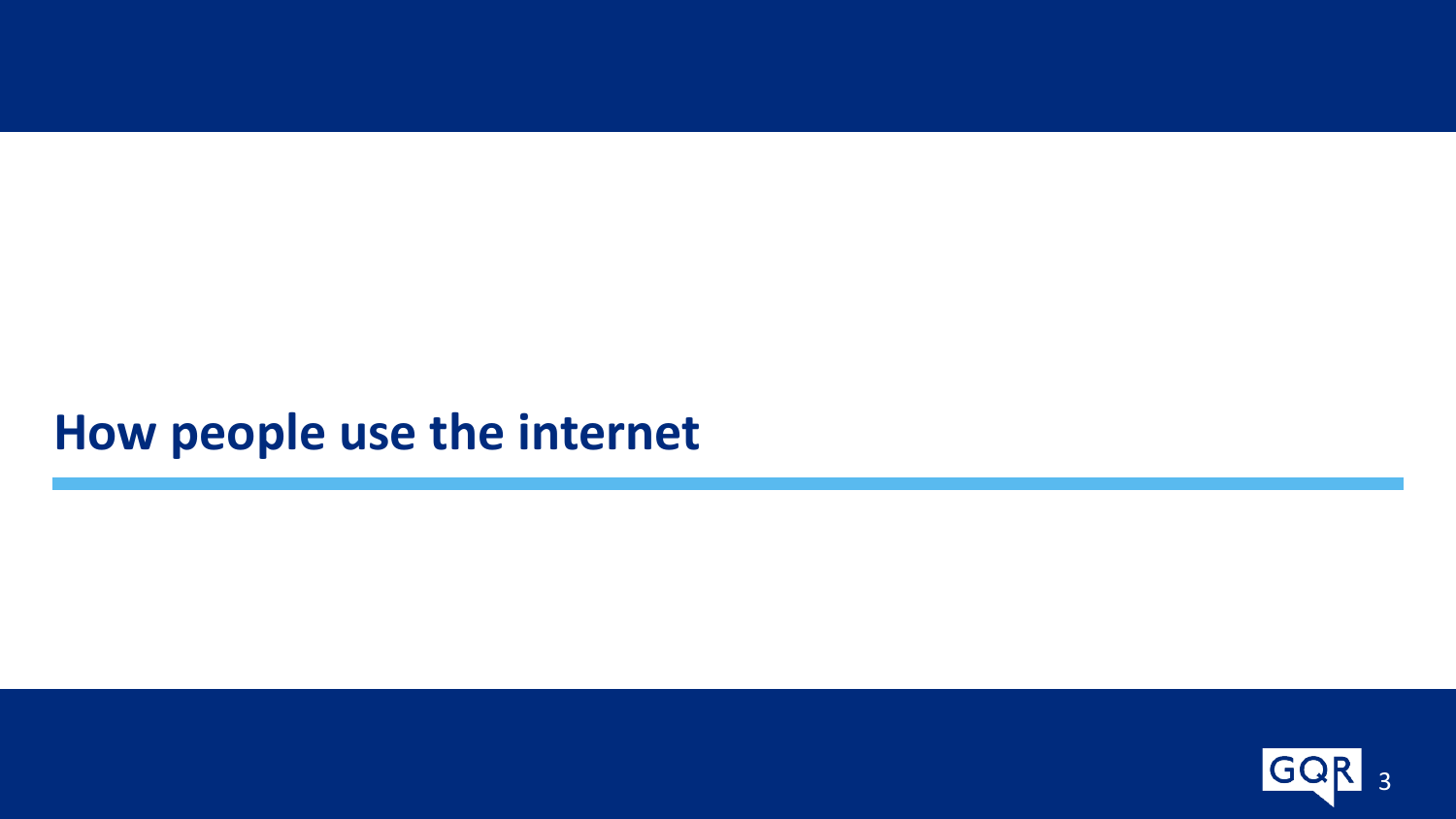## **Key Findings on internet use**

- People without a home internet connection are most likely to supplement using a smart phone, followed by accessing at work or school. Still, 1-in-10 say they do not have access to the internet anywhere else.
- For those without internet or broadband at home, more cite cost than lack of access as the reason they do not have highspeed internet at home. The high cost combined with widespread access to a smart phone likely drives some people to settle for not upgrading. Still, nearly 1-in-5 say it is because they cannot get it installed at their residence.
- People who say they do not want or need high-speed internet are disproportionally older and retired.
- A majority of those without high-speed broadband say they would be likely to choose it if an affordable option were available. These residents in particular are likely to say they would use the internet to learn new job skills and access civic services and telemedicine.
- People who oppose the open access network proposal after messaging are more likely to say they primarily use the internet for entertainment. In contrast, people who support the proposal after messaging are more likely to say they use the internet to do online banking, work from home, learn job skills, order groceries, and access telemedicine and civic services.



 $\mathbf{r}$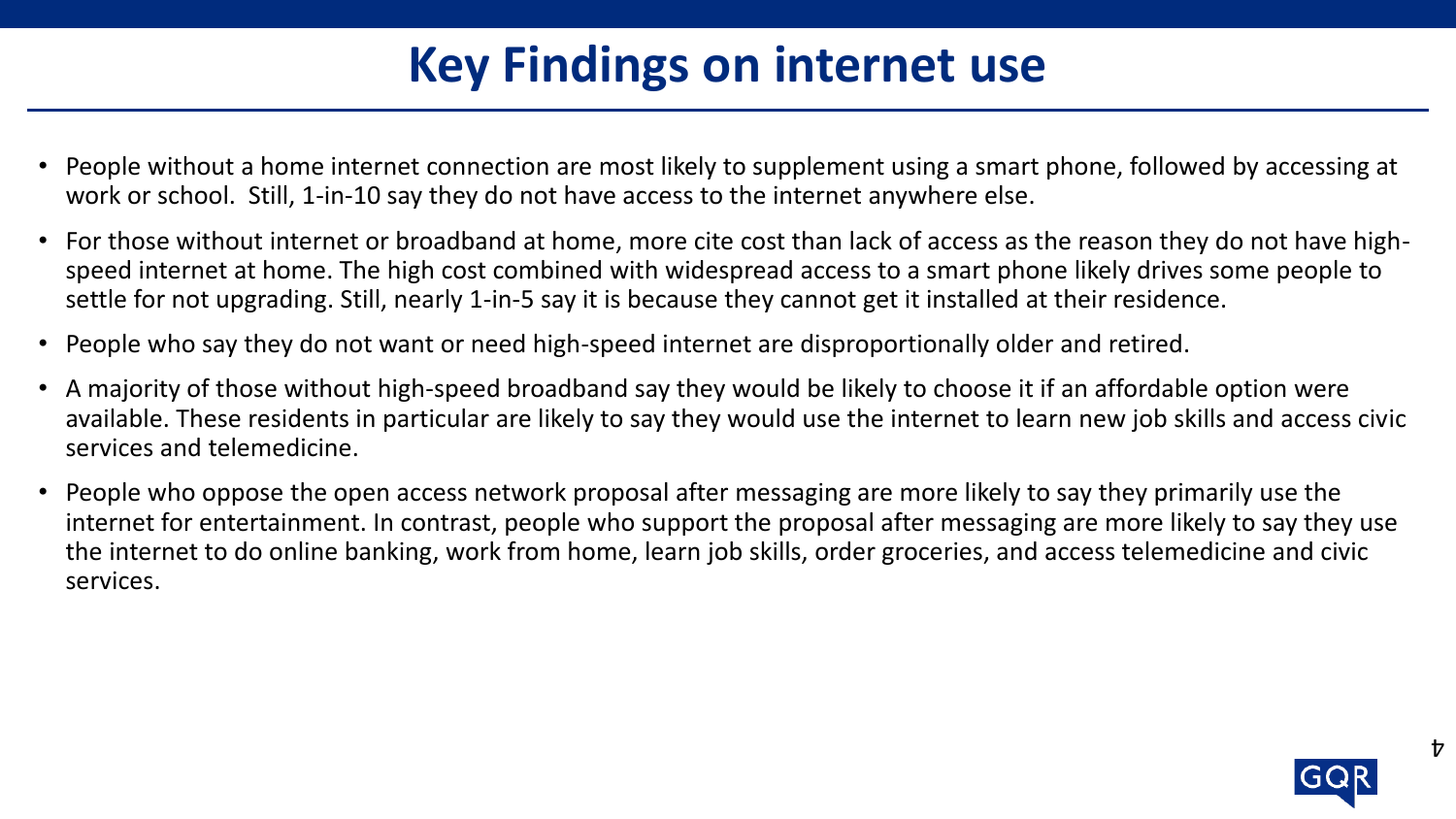### **People without internet and broadband subscriptions disproportionally older, POC, and non-college**



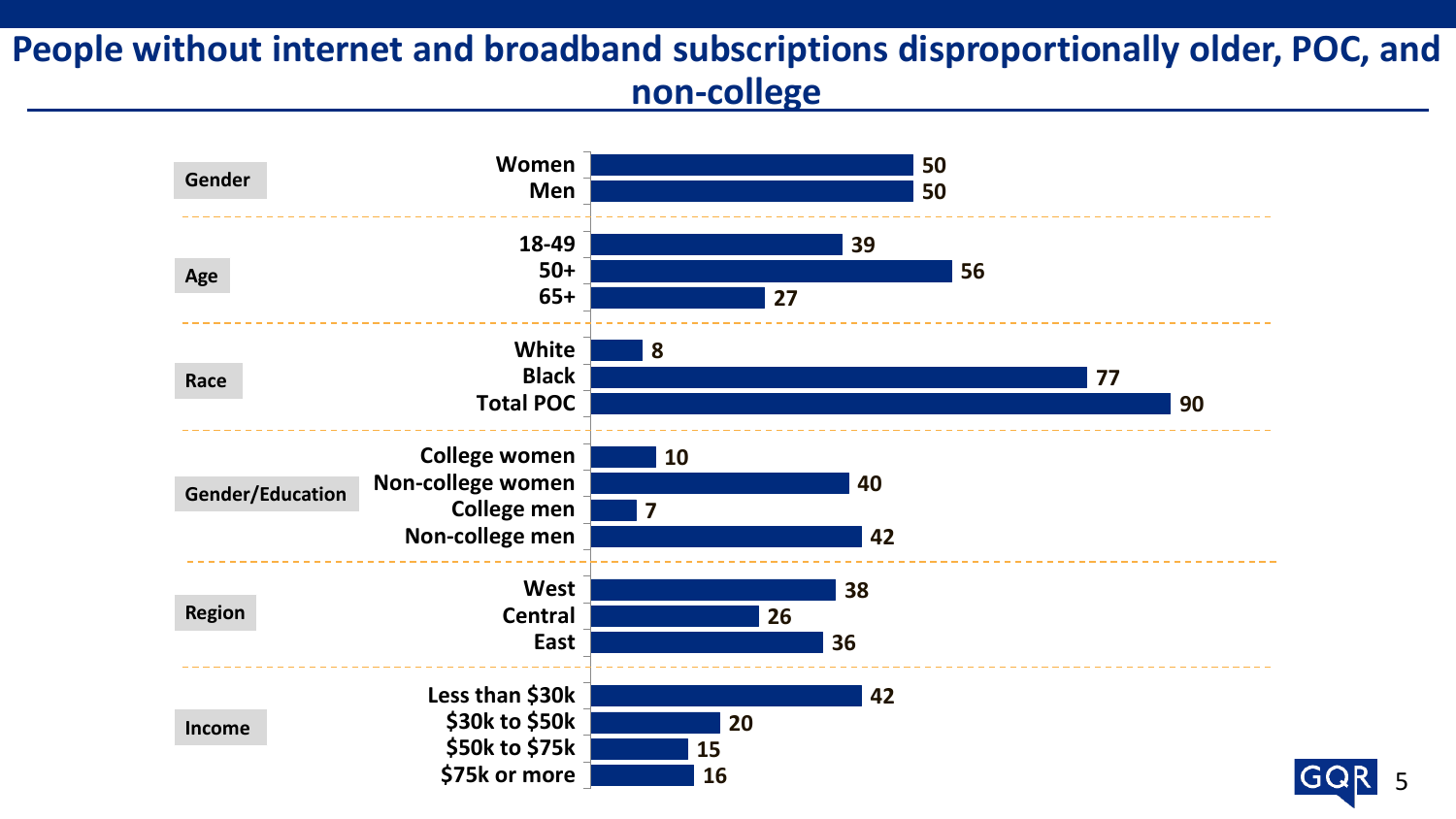#### **For those without internet, half have access through other means with a plurality reliant on their smart phone**



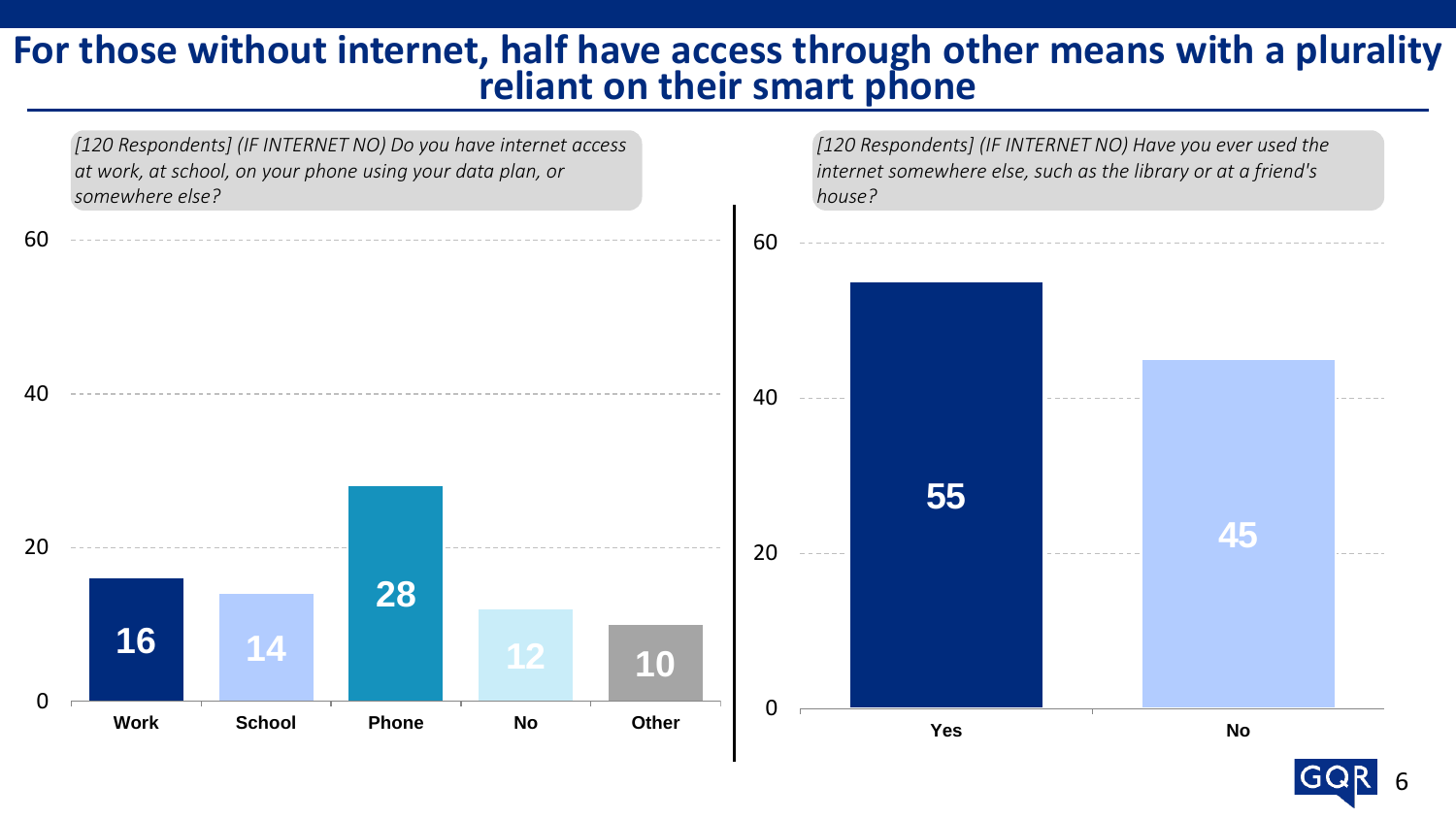#### **For those without internet or broadband, cost is more of a factor than availability, and cost combined with access to a smart phone drives reasons to not have broadband**

*(IF TYPE DIAL-UP/DSL/INTERNET NO) Please tell me whether any of the following are reasons why you do not have high-speed, broadband internet at home, such as cable, fiber optic, or DSL broadband internet.*



#### ■ Major reason ■ Minor reason



providers.

the internet.

your residence.

outside of your home.

that you need to do.

service at home.

subscription is too expensive.

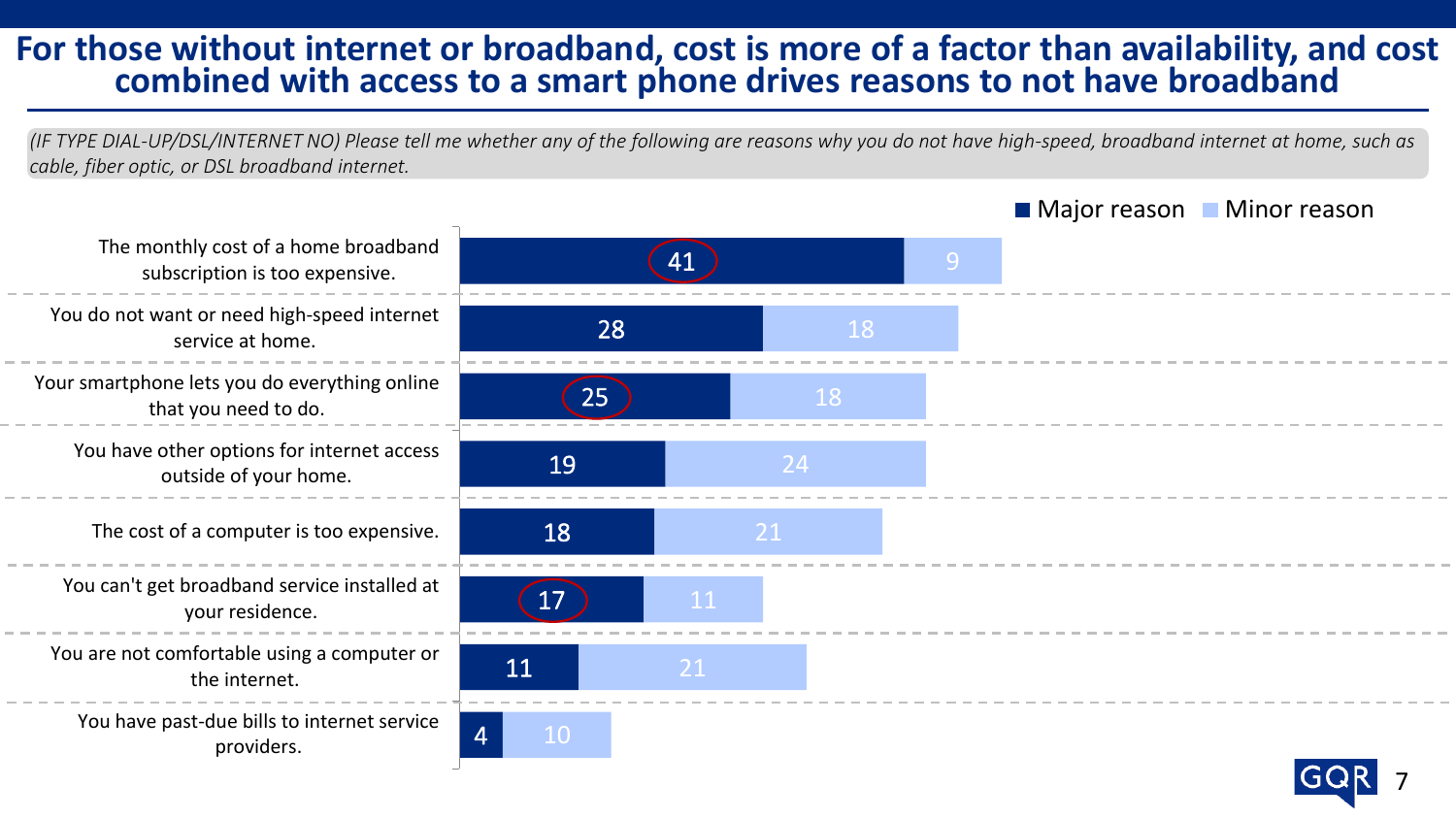### **Majority of those without broadband say they would be likely to choose it if an affordable option were available**

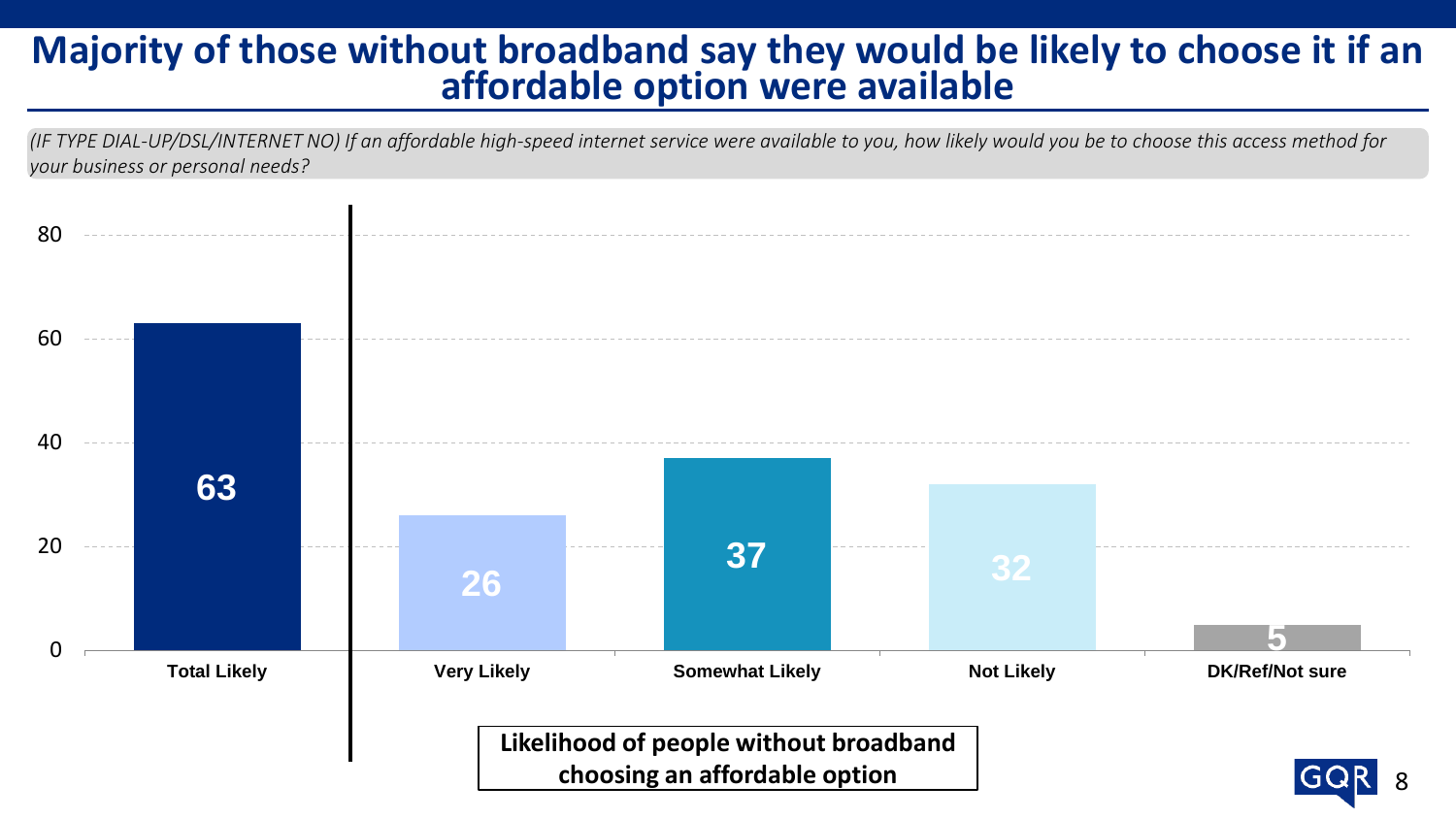### **Telecom and wireless industry liked, while residents are split on Comcast; AT&T and T-Mobile receive stronger ratings**

*Now I am going to read you a list of companies and industries. After I read each one, please tell me if you have a favorable or unfavorable impression. If you have not heard of that company or industry, or are unfamiliar with them, please tell me so.*



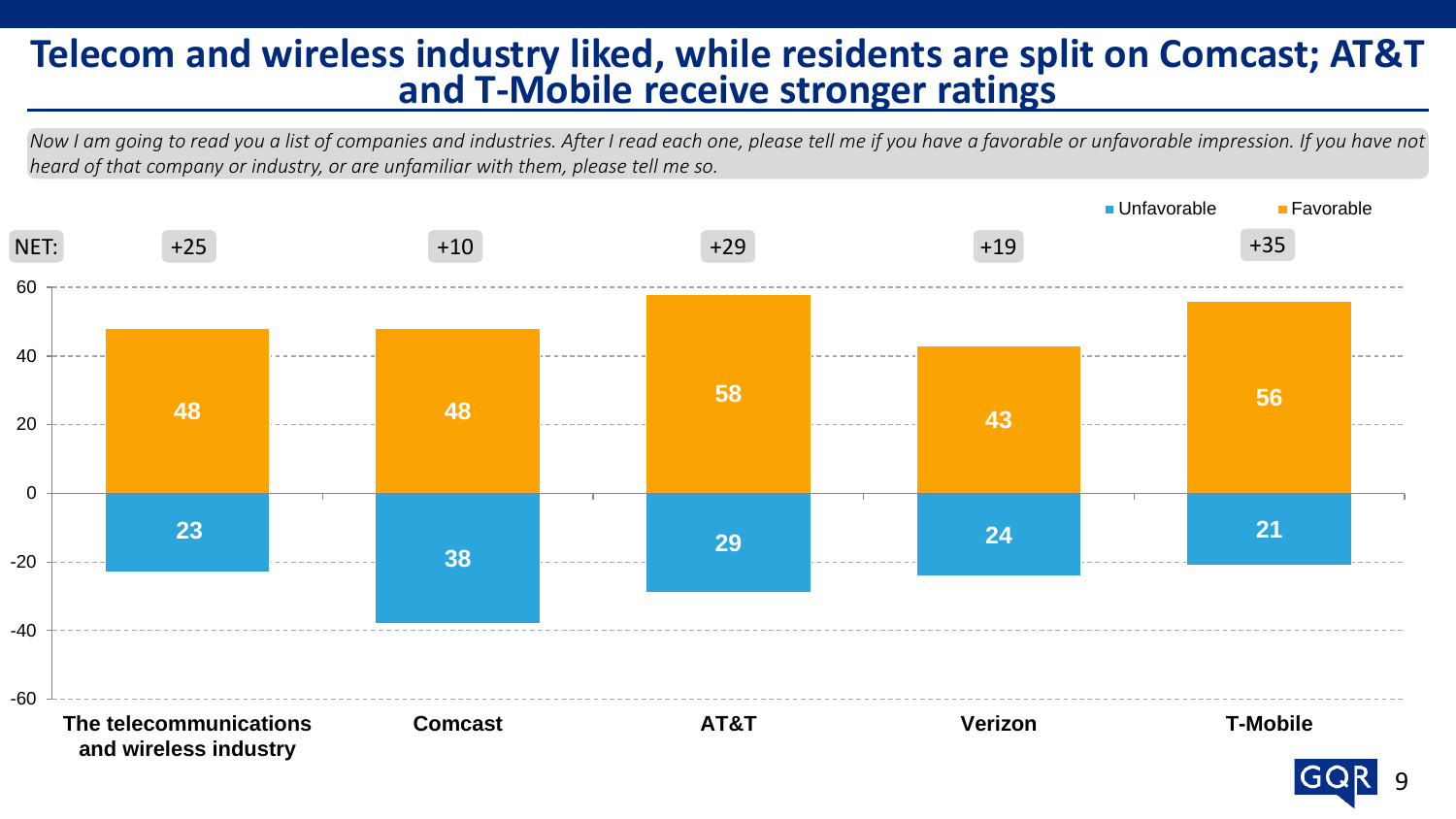#### For those who do have broadband, cost, speed, or connection issues are the **central frustrations they have with their internet providers**

*(IF INTERNET YES) What are your biggest problems or frustrations with your internet service provider?*



**Problems with internet providers**

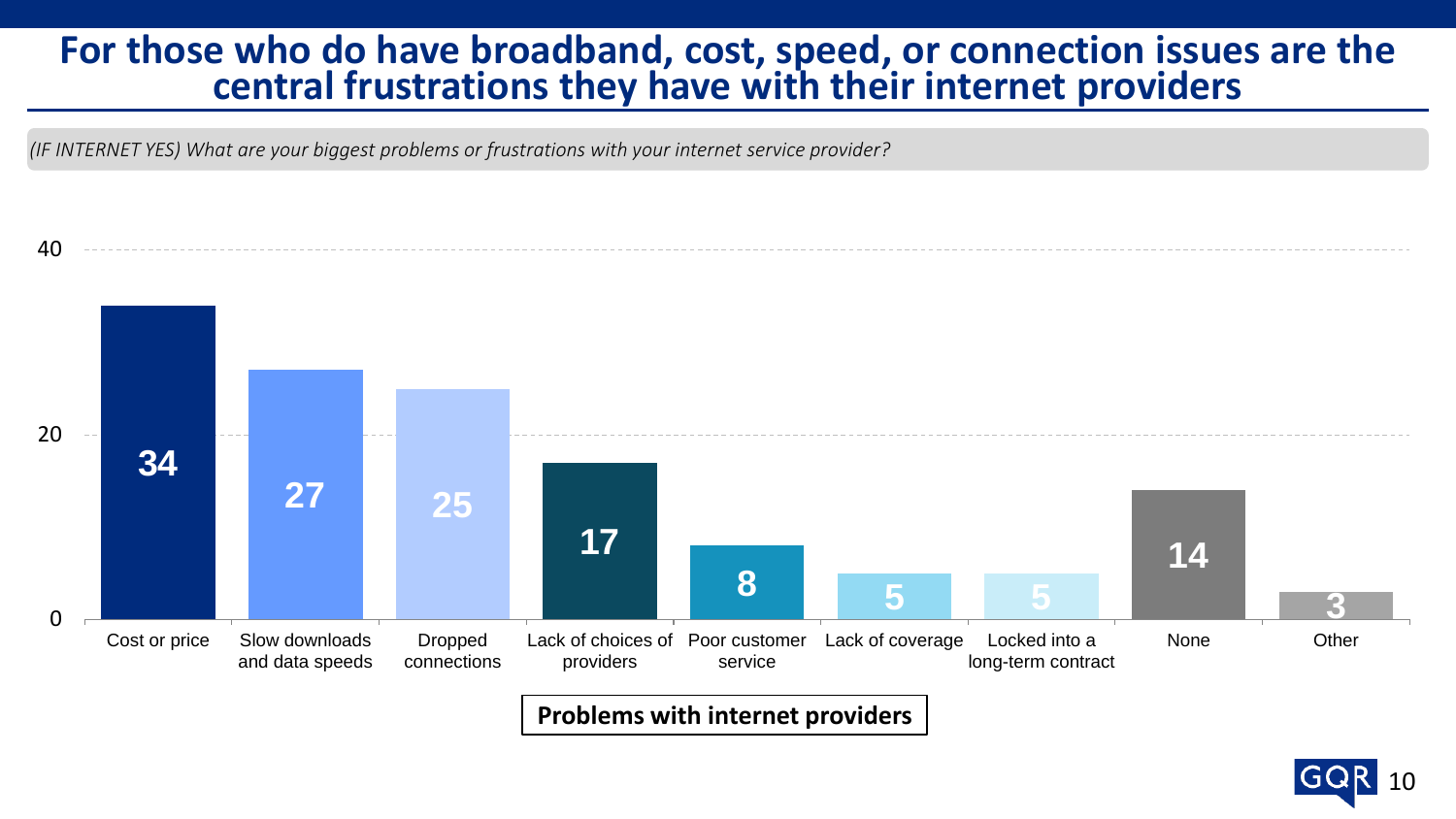### **Detroiters most likely to use the internet for entertainment and communication, followed by handling personal finances and work-related usage**

*Here are some activities you or someone in your household might use the internet for. For each, please rate over the last four months how often each activity is done online in your household.*

|                                                                                        | $\blacksquare$ Very often | Somewhat often |    |
|----------------------------------------------------------------------------------------|---------------------------|----------------|----|
| (SPLIT B) For entertainment, such as playing games or streaming shows and movies       |                           | 62             | 80 |
| Online banking or personal finance                                                     | Δ1                        |                | 67 |
| (SPLIT A) To video chat with friends, family, or other social groups                   | 31                        |                | 66 |
| (SPLIT B) Ordering household products you cannot get at stores near where you live     | 28                        |                | 61 |
| Work from home                                                                         | 22                        | 39             |    |
| Learning a new skill related to your current job or that will help you get a new job   |                           | 45             |    |
| (SPLIT A) Ordering food delivery or groceries                                          | 19                        | 48             |    |
| Access to healthcare or telemedicine                                                   |                           | 47             |    |
| (SPLIT A) Access to City of Detroit resources or other civic services                  |                           | 46             |    |
| Looking for a new job                                                                  | 15                        | 35             |    |
| Remote learning for a college or technical school student or adult learner             |                           | 31             |    |
| Remote learning for a K-12 student                                                     | 13                        | 28             |    |
| (SPLIT B) Applications for social services such as housing assistance or SNAP benefits |                           | 27             |    |
| For accessibility options designed for disabled or differently-abled users             | 16<br>5                   |                | 11 |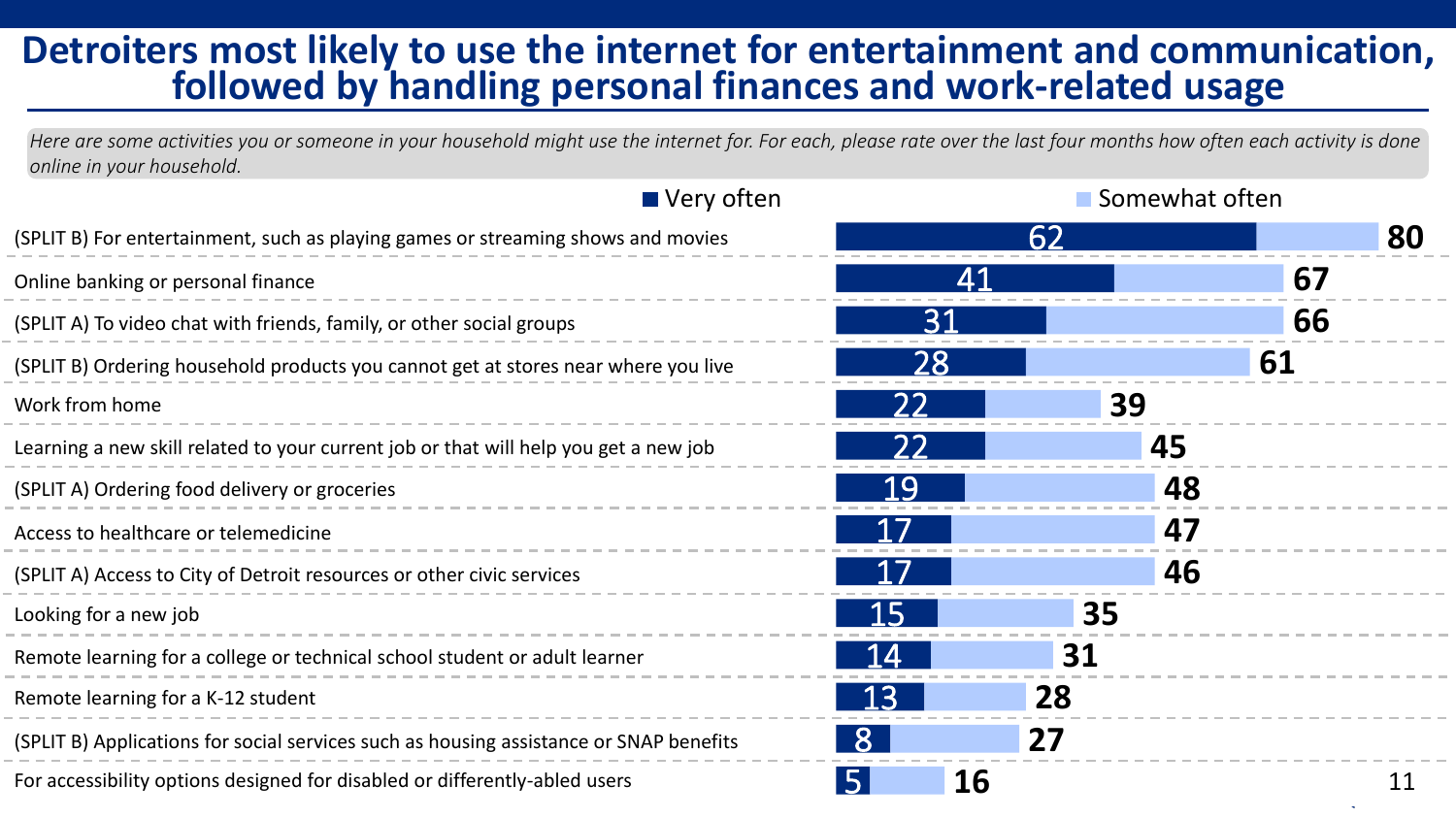#### **1-in-5 parents report a lack of reliable internet service, forcing their children to complete schoolwork on public Wi-Fi or a cell phone during the pandemic**

*(IF SCHOOL AGE CHILDREN) Thinking back to when your child was in remote schooling during the pandemic, how often, if at all, did they do each of the following?*

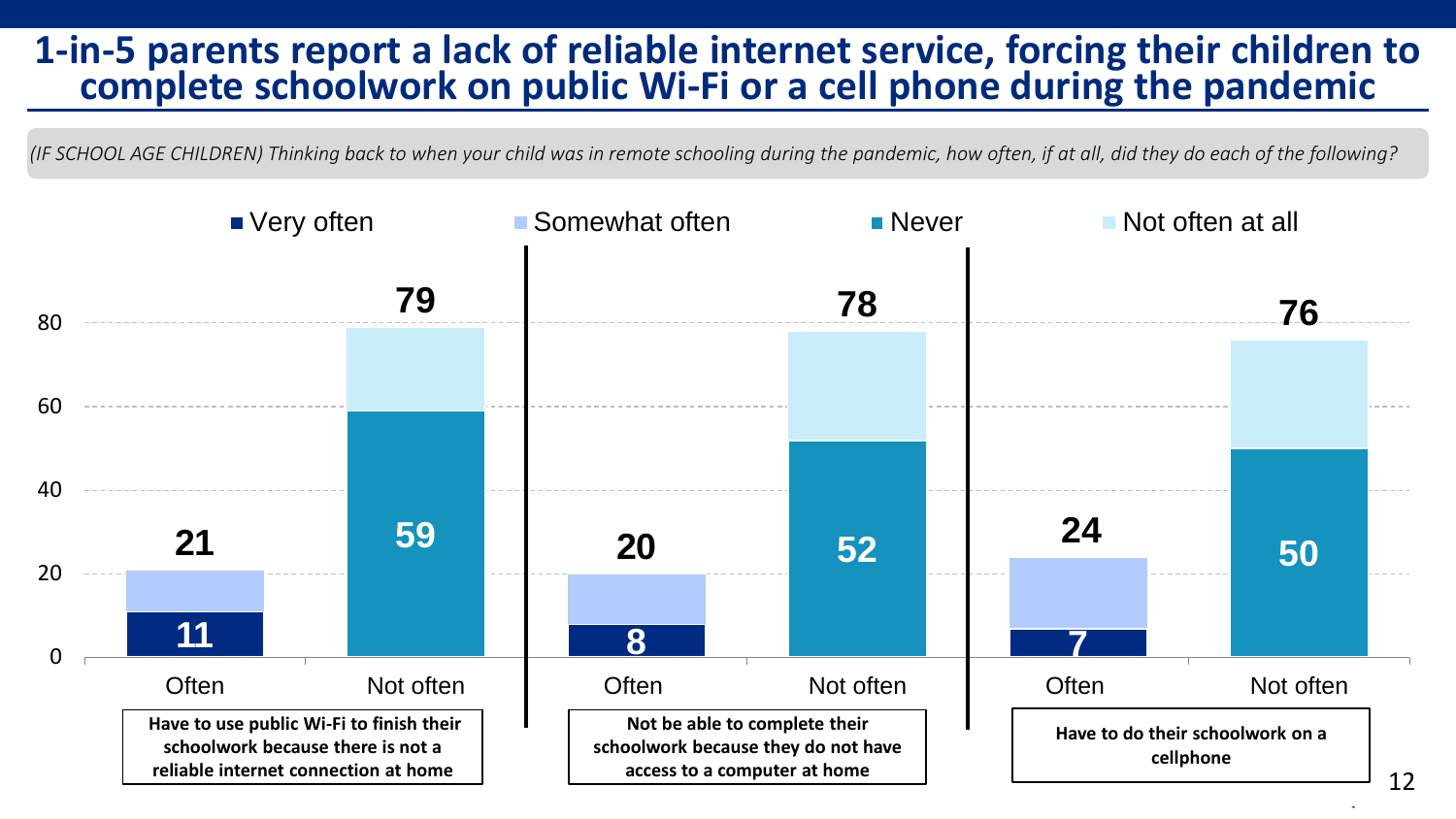### **Perceptions of government role**

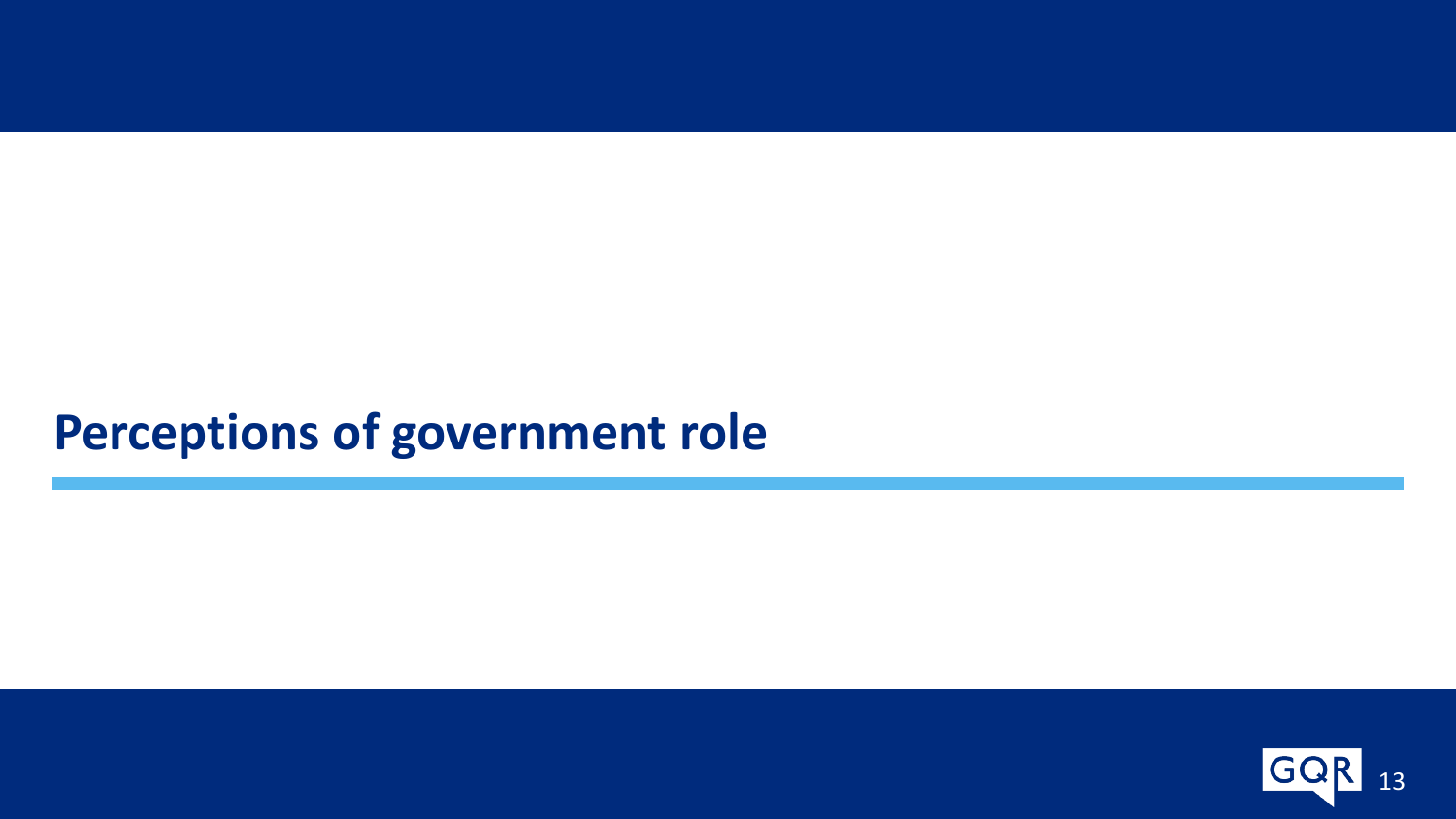## **Key Findings on government responsibility**

- Detroiters are divided on how much responsibility the government has to provide high-speed internet, though younger and people of color are more likely to say government has a responsibility to provide high-speed internet and also more likely to agree it is similar to other utilities like electricity and water.
- People who are unsatisfied with their current internet service provider are the most likely by far to view broadband as equivalent to a utility. They are also particularly likely to say the high-speed broadband divide in Detroit is a serious problem that the government has a responsibility to address.
- Residents broadly agree that high-speed internet access is important to America's economic future. They are less likely to agree that the impact of the proposed network will be immediate in terms of creating new jobs in underserviced areas.

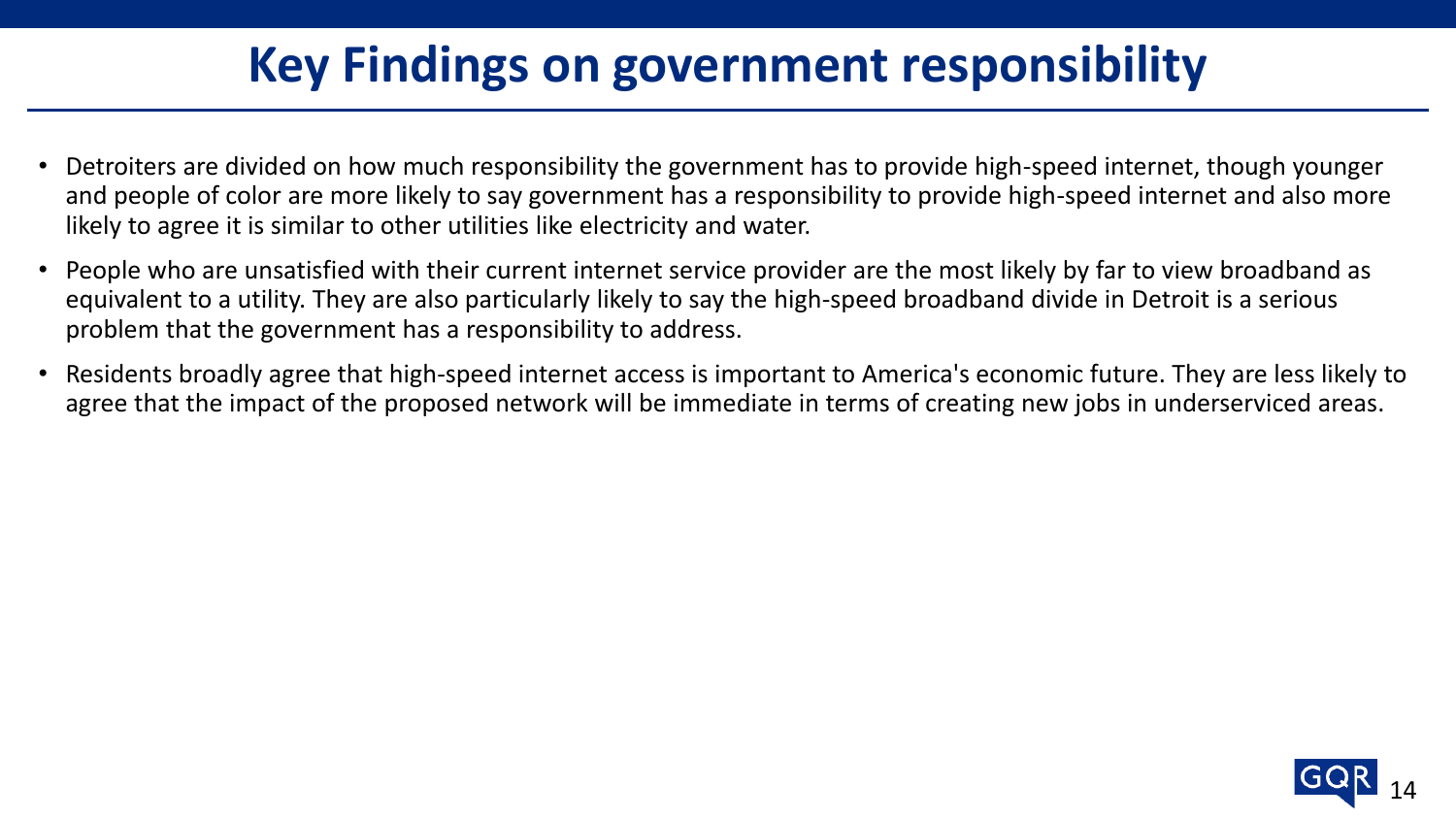#### **Broad majority say the digital divide in Detroit is a major problem, particularly those who rate their provider fair or poor**

*According to the latest United States Census data, over 170,000 people in Detroit do not have a high-speed broadband internet subscription at home. Do you think this is a major problem, a minor problem, or not a problem?*

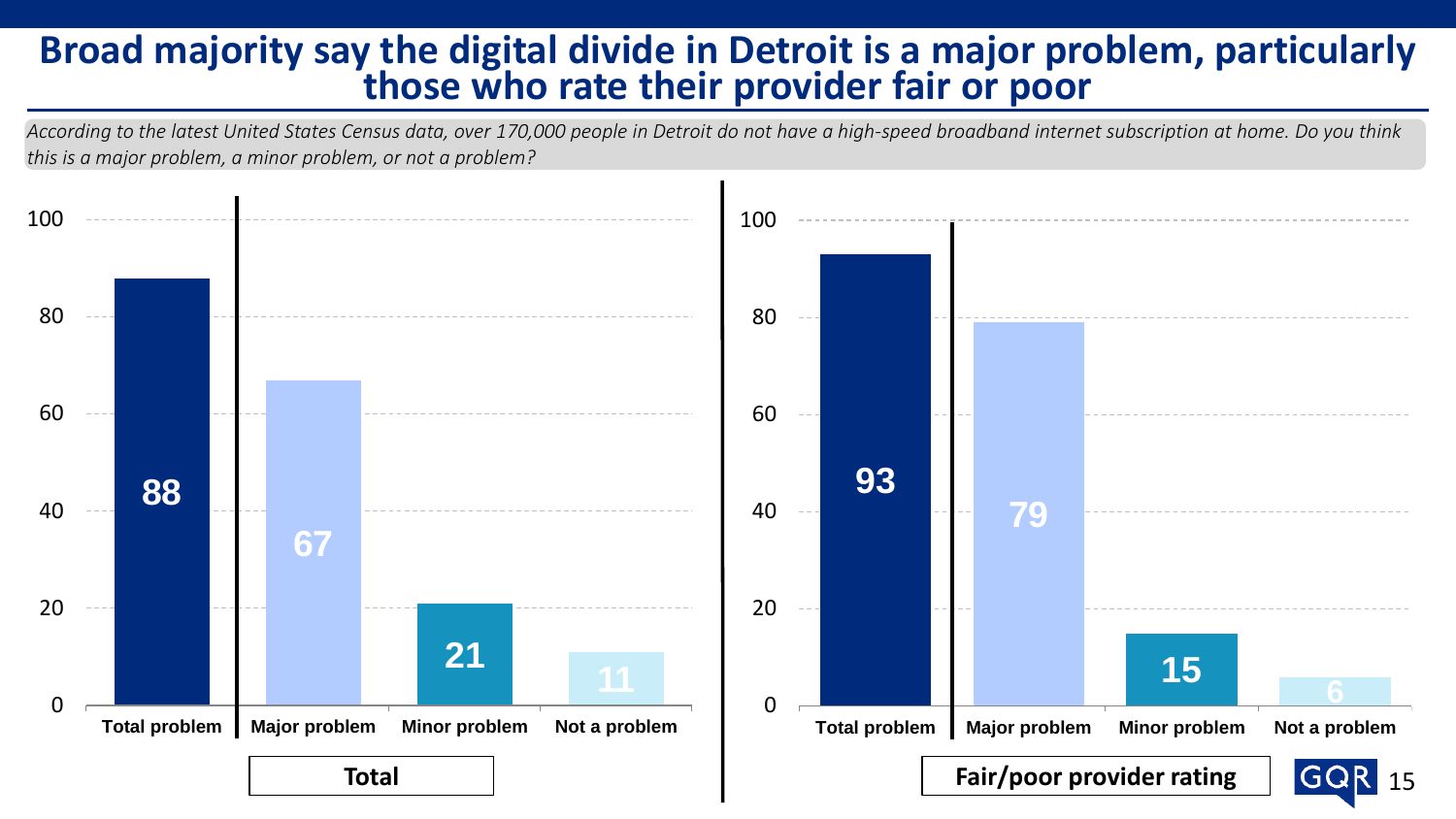### **Residents who are frustrated with their current provider are also slightly more open to the idea that government has a responsibility to expand access**

*In your own mind, how much of a responsibility do you think local town and city governments have when it comes to ensuring that people in unserviced or underserviced areas have access to a high-speed internet connection at home -- a lot of responsibility, some responsibility, a little responsibility, or none at all?*

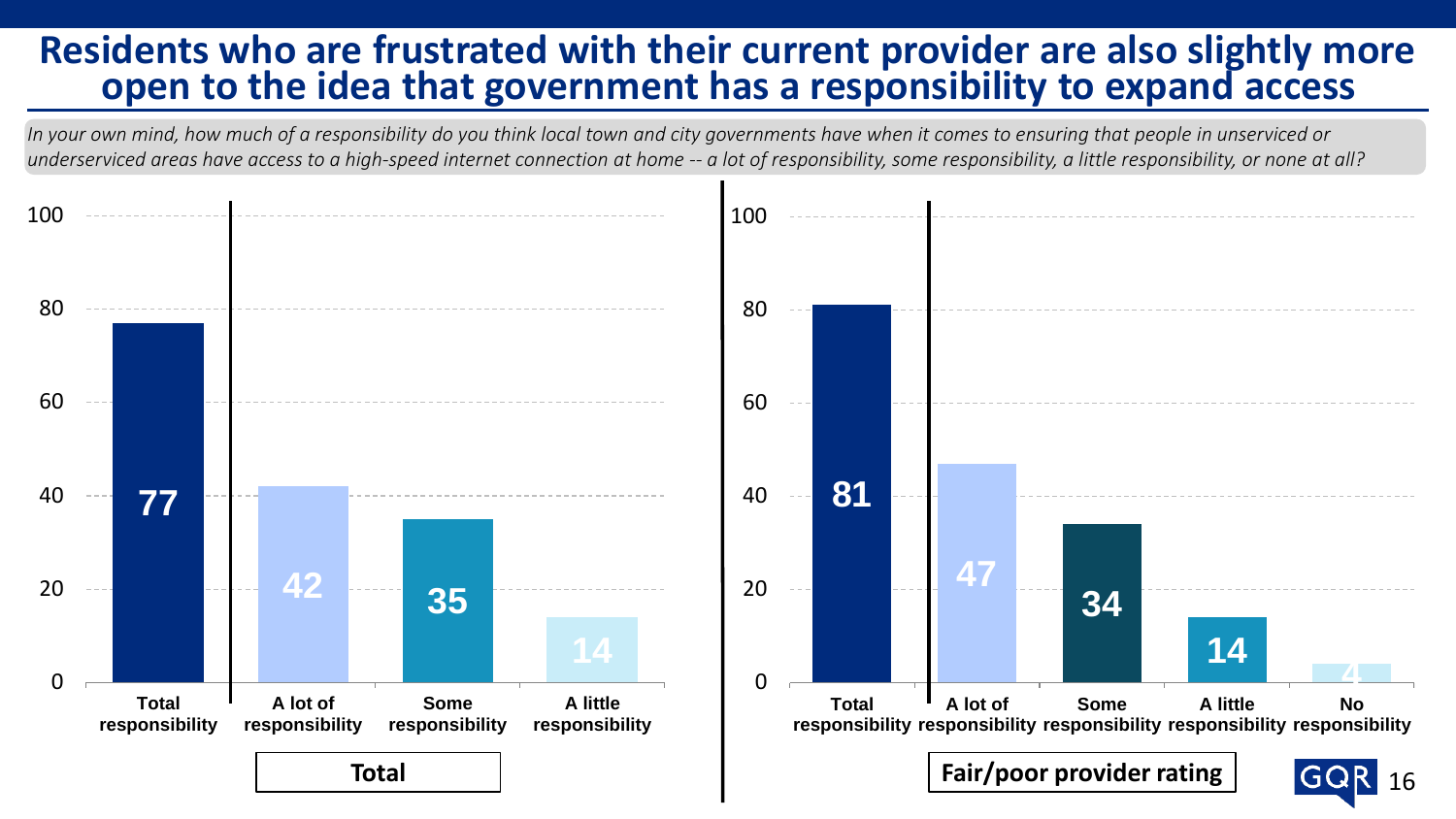### **Older and non-college women think the broadband divide is a problem, along with residents of Central Detroit**

*According to the latest United States Census data, over 170,000 people in Detroit do not have a high-speed broadband internet subscription at home. Do you think this is a major problem, a minor problem, or not a problem?*

| <b>Demos</b>                          | <b>Major problem</b> | <b>Minor problem</b> | Not a problem  |
|---------------------------------------|----------------------|----------------------|----------------|
| <b>Total</b>                          | 67                   | 21                   | 11             |
| Younger men                           | 61                   | 30                   | 8              |
| Younger women                         | 70                   | 24                   | $6\,$          |
| 18-39                                 | 64                   | 28                   | $\overline{7}$ |
| Seniors                               | 61                   | 17                   | 22             |
| Black under 50                        | 63                   | 29                   | $\overline{7}$ |
| Black 50+                             | 73                   | 11                   | 15             |
| College men                           | 76                   | 18                   | $6\,$          |
| Non-college men                       | 60                   | 25                   | 15             |
| College women                         | 69                   | 20                   | $\bf 8$        |
| Non-college women                     | 72                   | 19                   | 9              |
| Central                               | 75                   | 14                   | $\overline{9}$ |
| East                                  | 63                   | 21                   | 15             |
| Just fair/poor provider rating        | 79                   | 15                   | 6              |
| No broadband                          | 52                   | 26                   | 20             |
| Very/somewhat likely to get broadband | 64                   | 28                   | $\,8\,$        |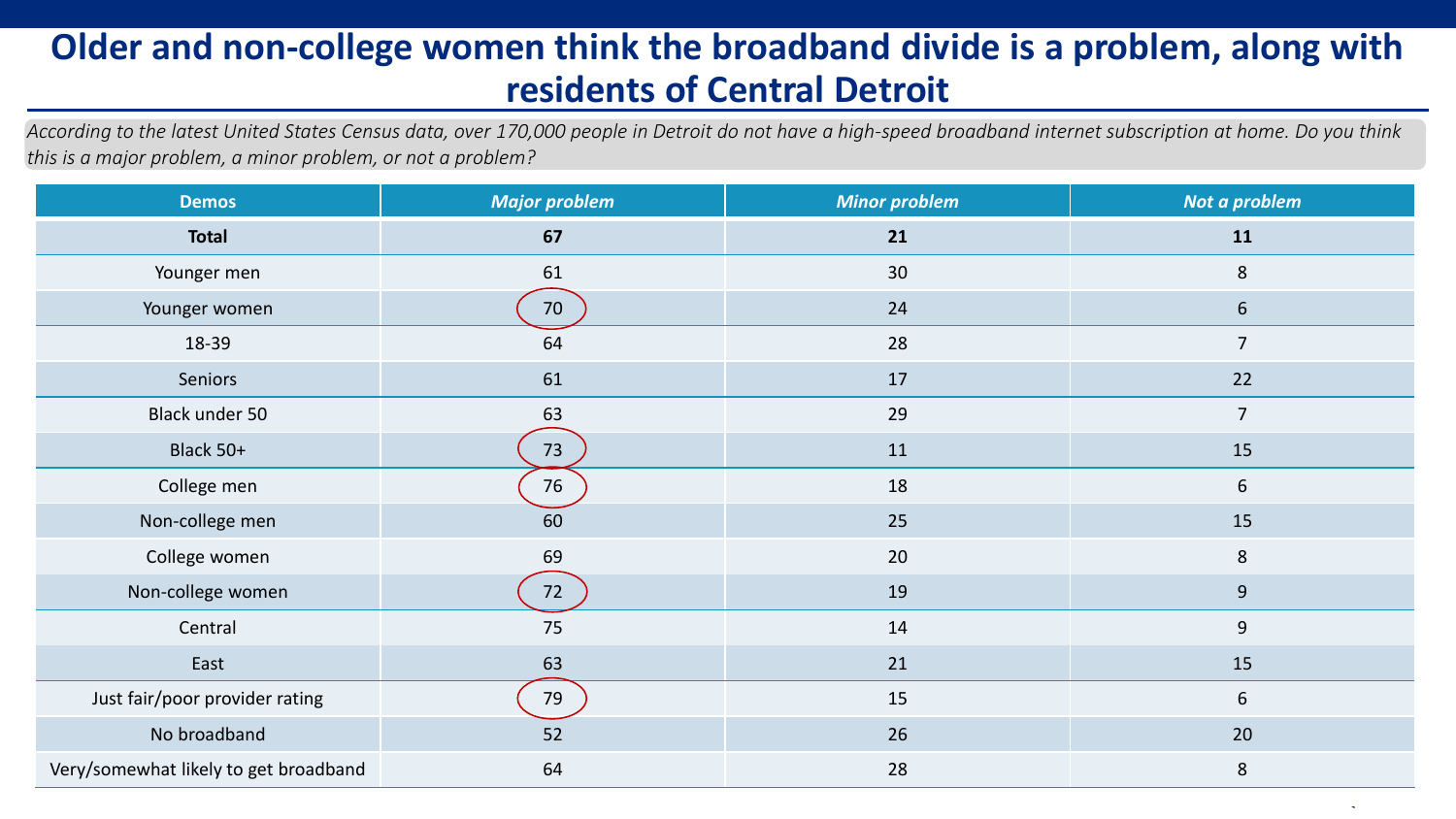#### **People likely to agree that internet in underserved areas is important to America's economic future**

*[300 Respondents] Now I am going to read some pairs of short statements. After I read each pair, please tell me which statement comes closer to your own view even if neither statement is exactly right.*

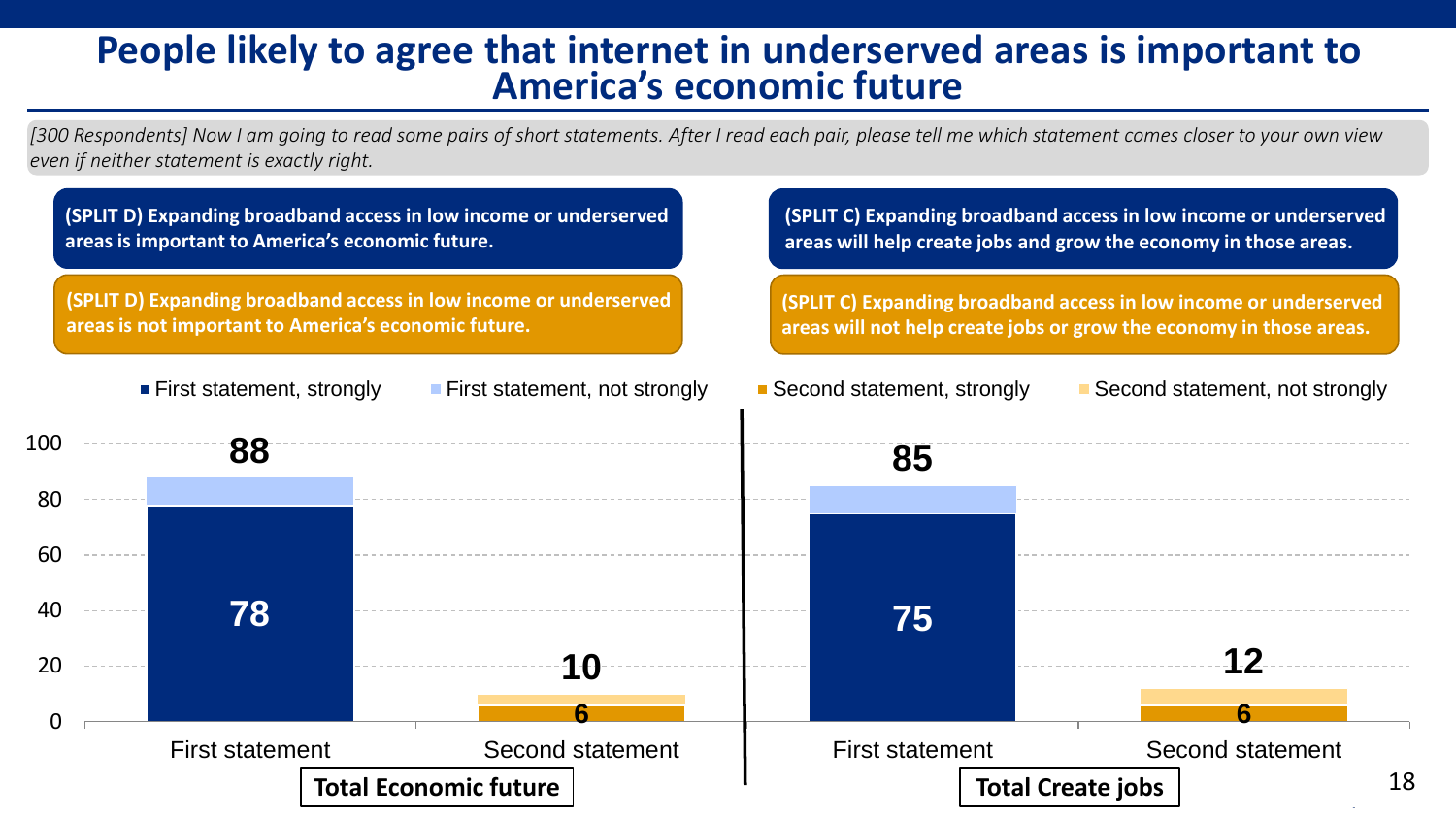### **Those who are unsatisfied with their provider are most likely by far to view broadband as equivalent to a utility**

*Now I am going to read some pairs of short statements. After I read each pair, please tell me which statement comes closer to your own view even if neither statement is exactly right.*

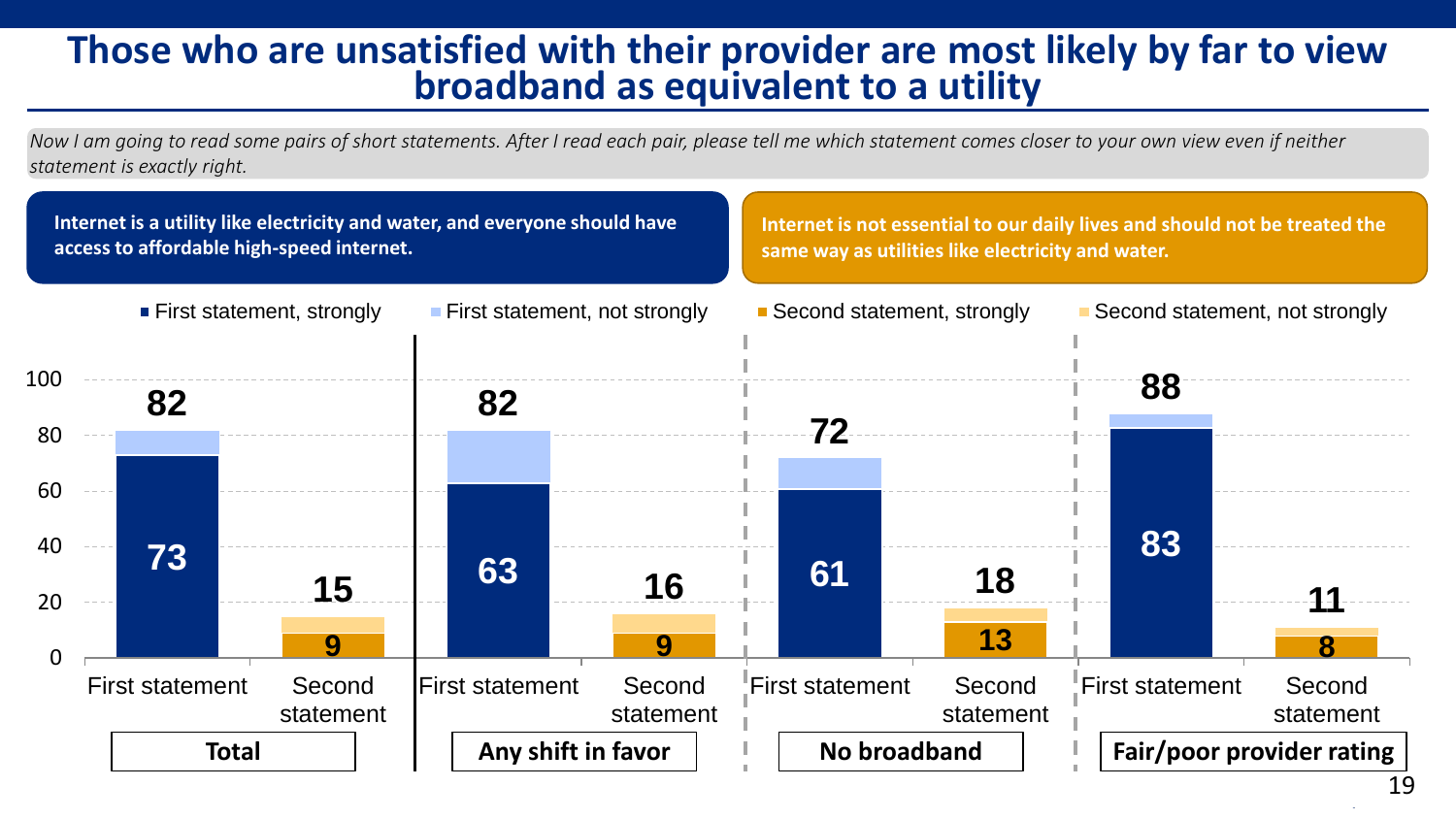#### **Younger and people of color slightly more likely to say government has a responsibility to provide high-speed internet**

*In your own mind, how much of a responsibility do you think local town and city governments have when it comes to ensuring that people in unserviced or underserviced areas have access to a high-speed internet connection at home -- a lot of responsibility, some responsibility, a little responsibility, or none at all?*

| <b>Demos</b>                          | A lot of responsibility | <b>Some responsibility</b> | A little responsibility | No responsibility |
|---------------------------------------|-------------------------|----------------------------|-------------------------|-------------------|
| <b>Total</b>                          | 42                      | 35                         | 14                      | ${\bf 8}$         |
| Younger men                           | 49                      | 29                         | 15                      | 8                 |
| Younger women                         | 42                      | 35                         | 16                      | 6                 |
| 18-39                                 | 45                      | 35                         | 13                      | $\overline{7}$    |
| Seniors                               | 34                      | 41                         | 16                      | 9                 |
| Black under 50                        | 43                      | 31                         | 18                      | 8                 |
| Black 50+                             | 43                      | 40                         | 11                      | 5                 |
| College men                           | 46                      | 33                         | $\overline{7}$          | 15                |
| Non-college men                       | 42                      | 33                         | 17                      | 8                 |
| College women                         | 48                      | 34                         | 8                       | 9                 |
| Non-college women                     | 40                      | 37                         | 14                      | $6\overline{6}$   |
| Central                               | 40                      | 29                         | 17                      | 11                |
| East                                  | 48                      | 30                         | 14                      | $\bf 8$           |
| Just fair/poor provider rating        | 47                      | 34                         | 14                      | $\overline{4}$    |
| No broadband                          | 32                      | 35                         | 19                      | 12                |
| Very/somewhat likely to get broadband | 41                      | 36                         | 15                      | 8                 |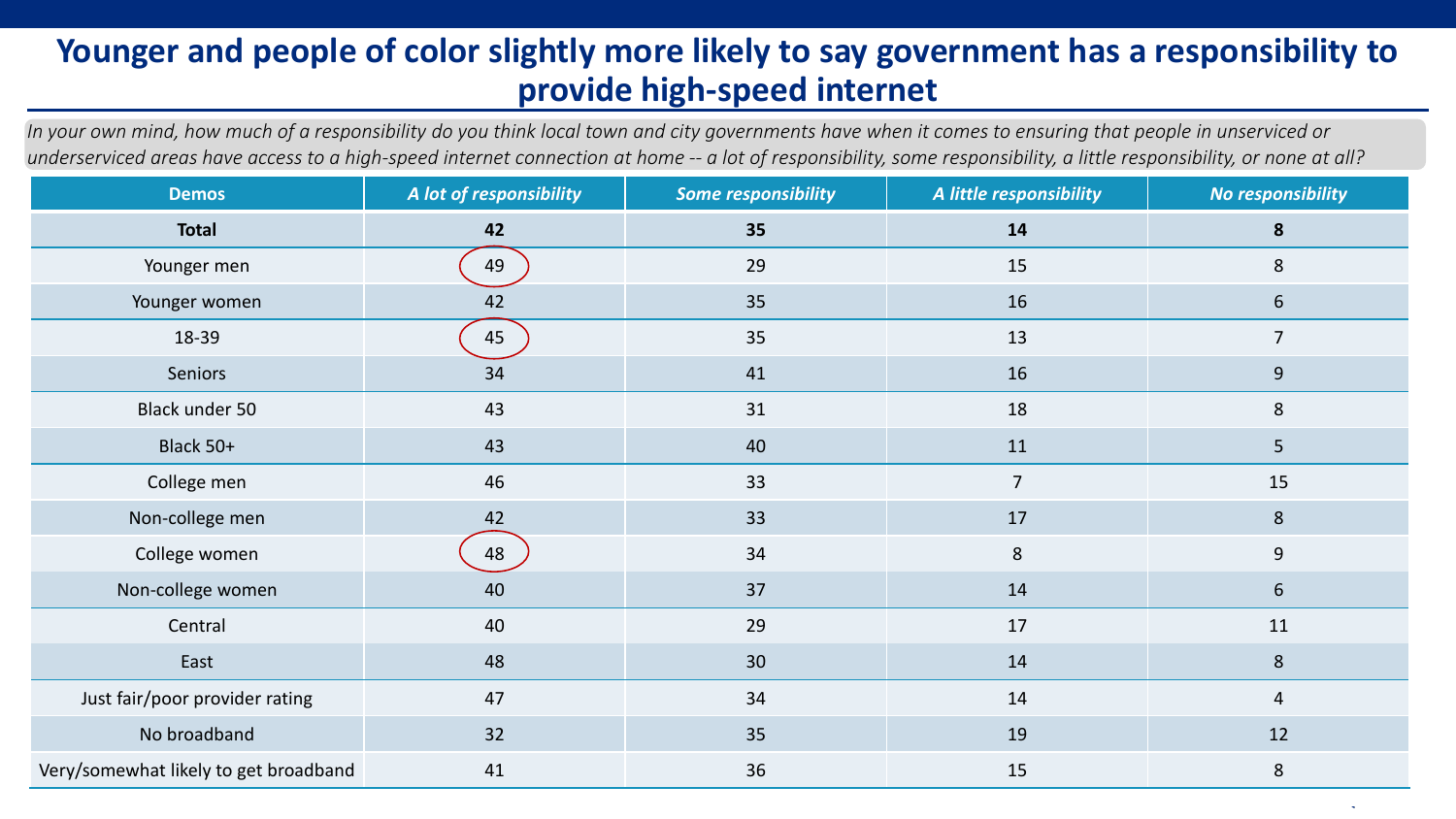### **Messaging and Agenda**

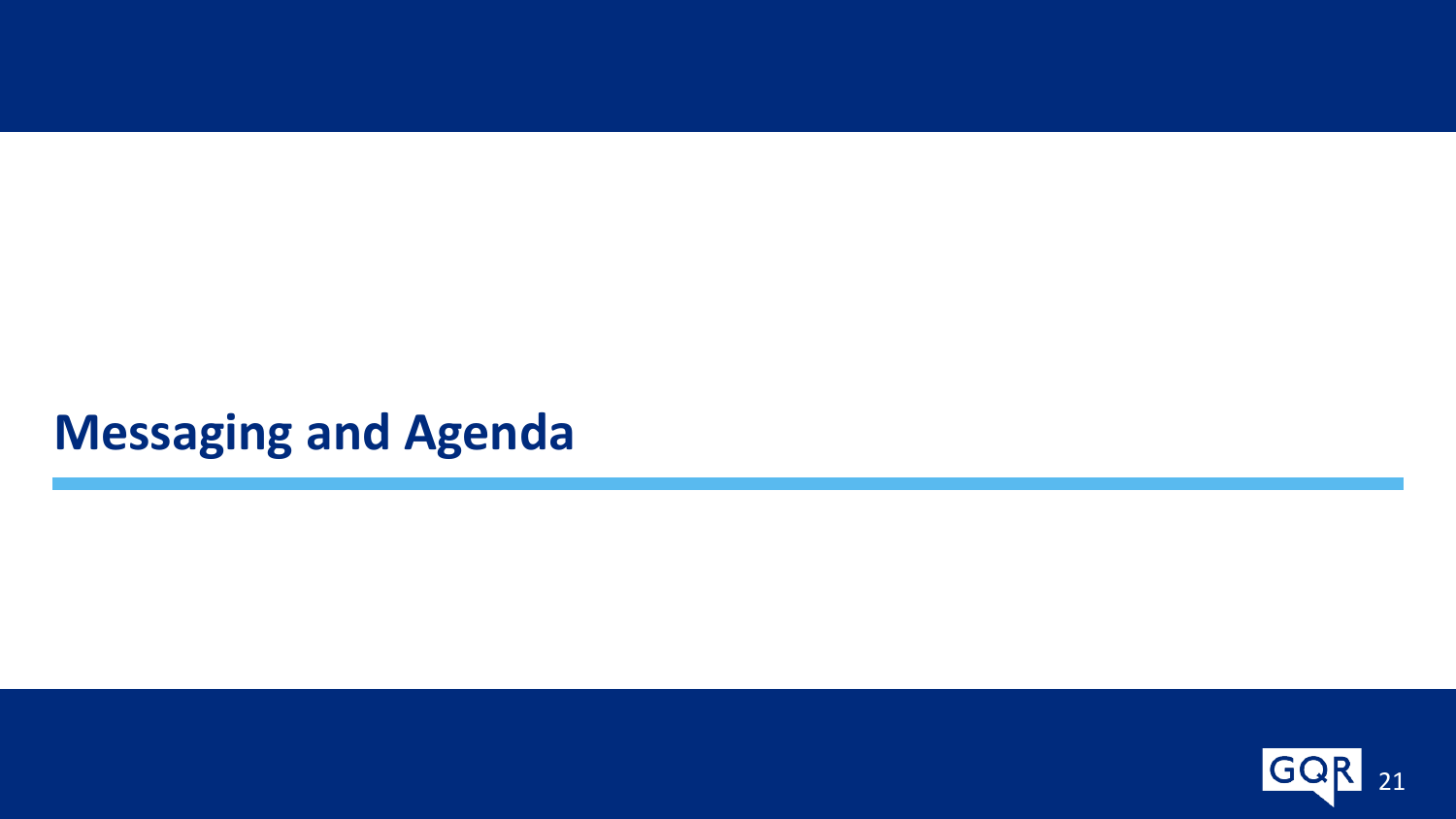# **Key Findings on the proposal**

- Relatively few Detroiters are aware of the proposal to build an open access high-speed internet network in Detroit, but the proposal draws broad support after a short description.
- There is a slight uptick in opposition after a statement arguing that government mismanagement could lead to lower quality services. This is not surprising given that most people are already frustrated by slow speeds and connection issues. Indeed, the people who shift to opposing the proposal in the informed test are disproportionately those who also say they are frustrated with their current provider because of slow speeds and dropped connections.
- Support grows after a series of positive and negative messages about the proposal, though still falls short of the initial level of support.
- Conceptual or complicated economic arguments do not work well, neither as pros nor cons. Simple explanations on how the proposal will directly impact people's pocketbook or service quality resonate the most.
	- Those who move toward supporting the proposal respond to arguments on how the proposal will provide direct benefits to them (lower costs/more access) over the more conceptual arguments.
	- Arguments against the proposal are not very convincing, but again, messages that cite rising prices and lower quality service resonate more than those centered on government mismanagement and consumers having fewer choices.

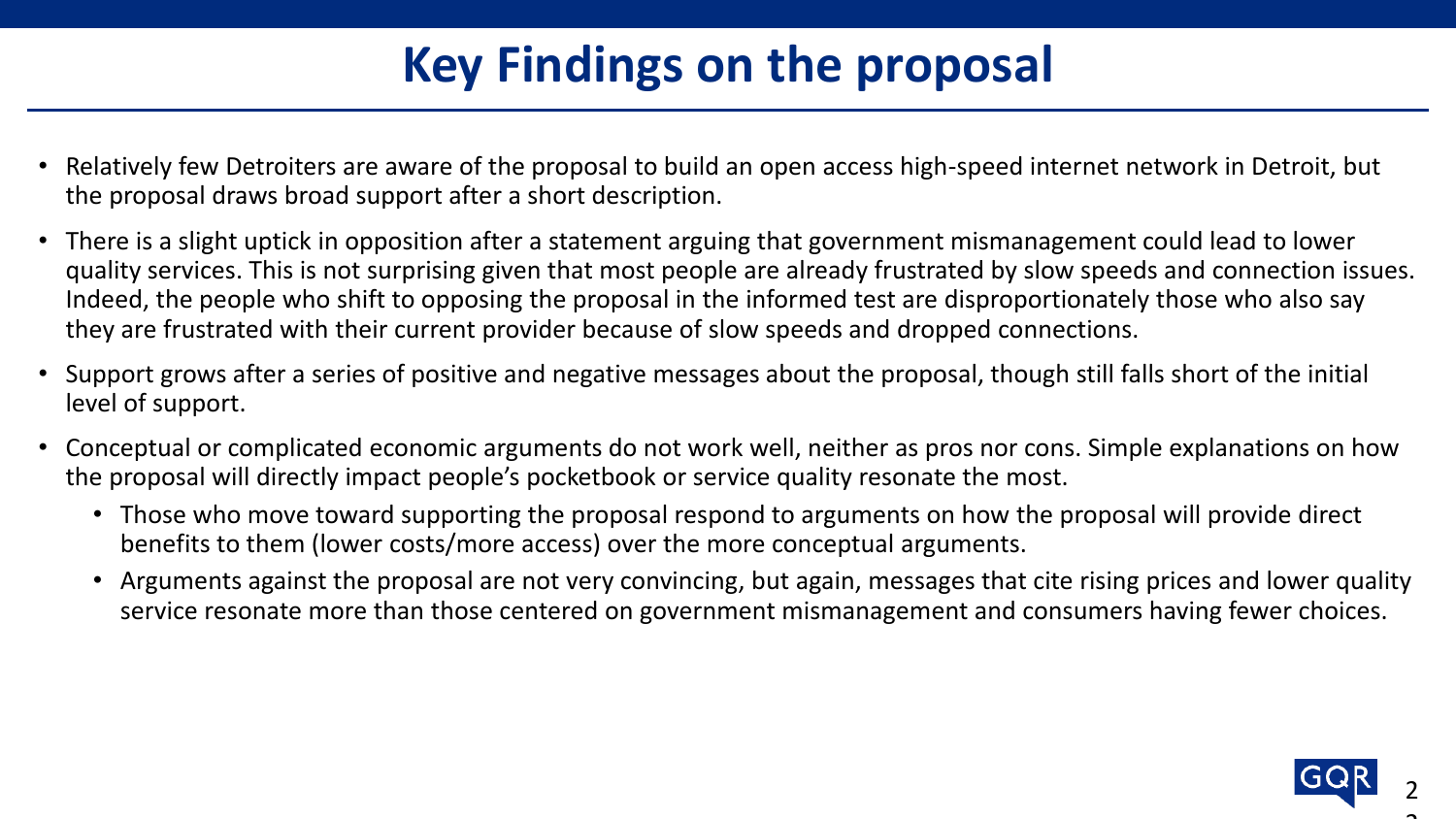## **Open access high-speed internet proposal broadly unknown**

*How much have you heard, seen, or read about the proposal to set up an open access high-speed internet network in Detroit -- a great deal, some but not a lot, just a little, or nothing at all?*



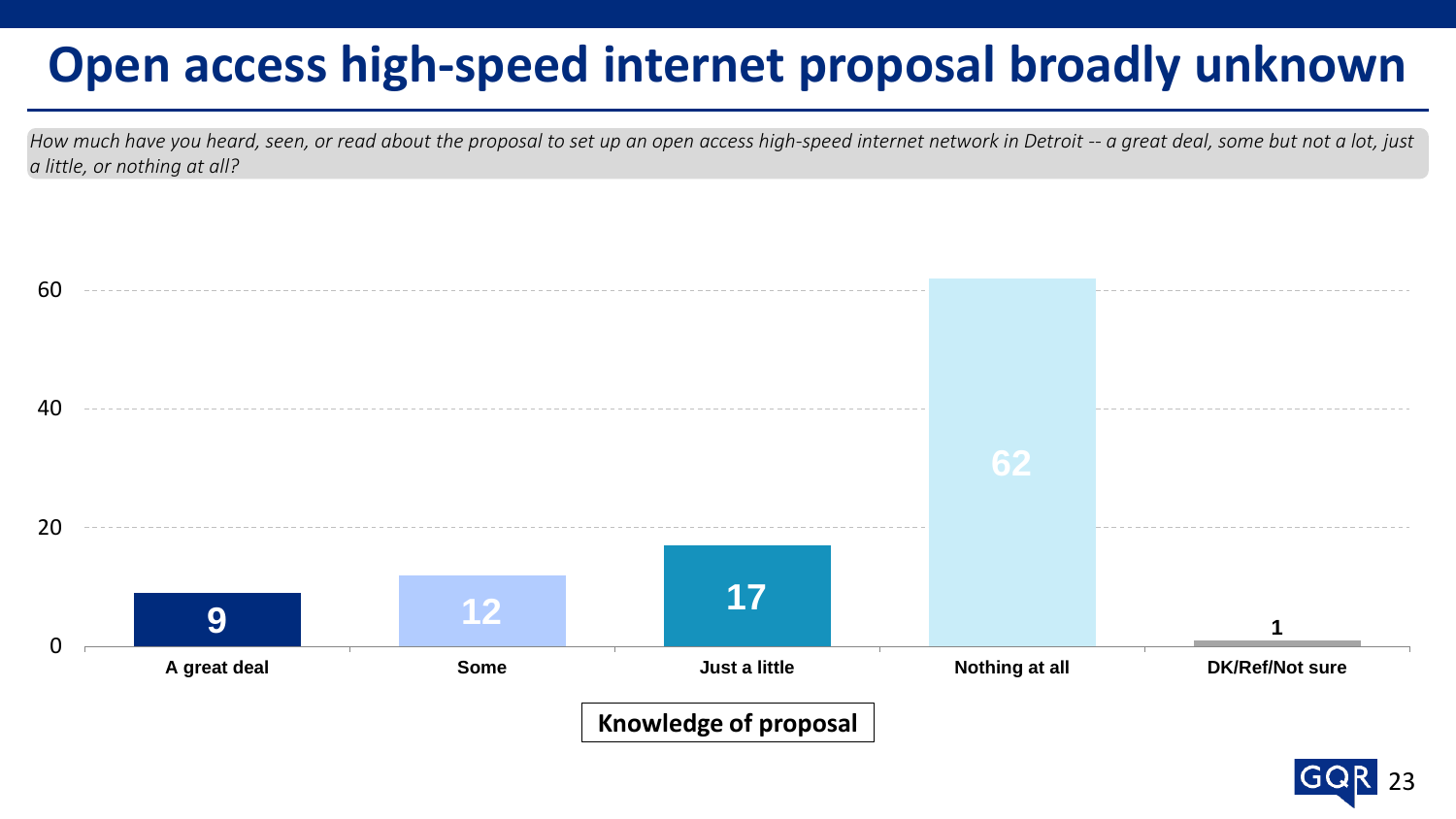## **Support for proposal remains high after communication**

*Do you favor or oppose the proposal to set up a public high-speed internet network in Detroit?*

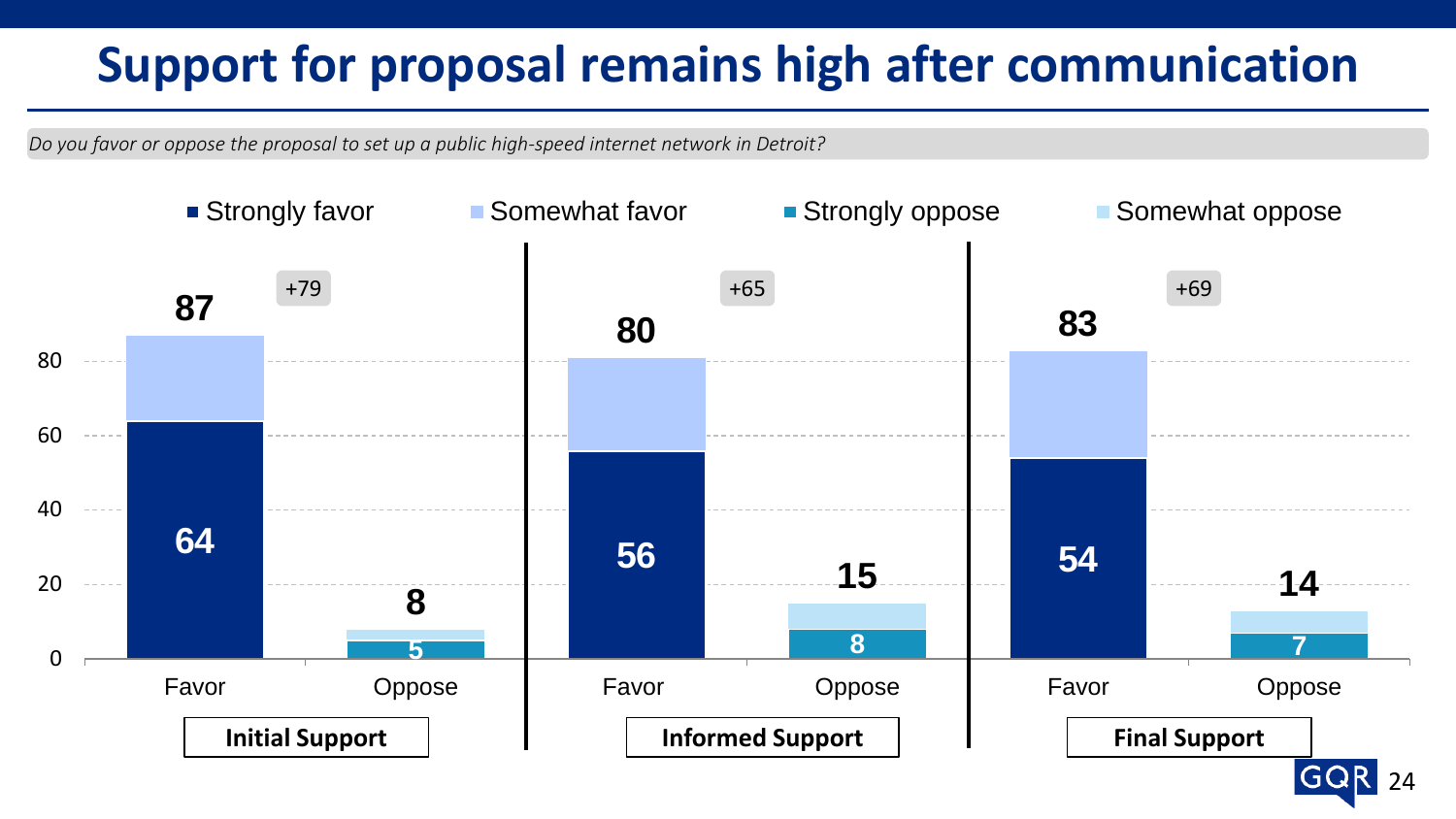#### **Little agreement that government mismanagement will eliminate competition and lead to lower quality services**

*Let me read you a pair of statements about the proposal to set up an open access high-speed internet network in Detroit. Now, having heard this, do you favor or oppose the proposal to set up a public high-speed internet?*

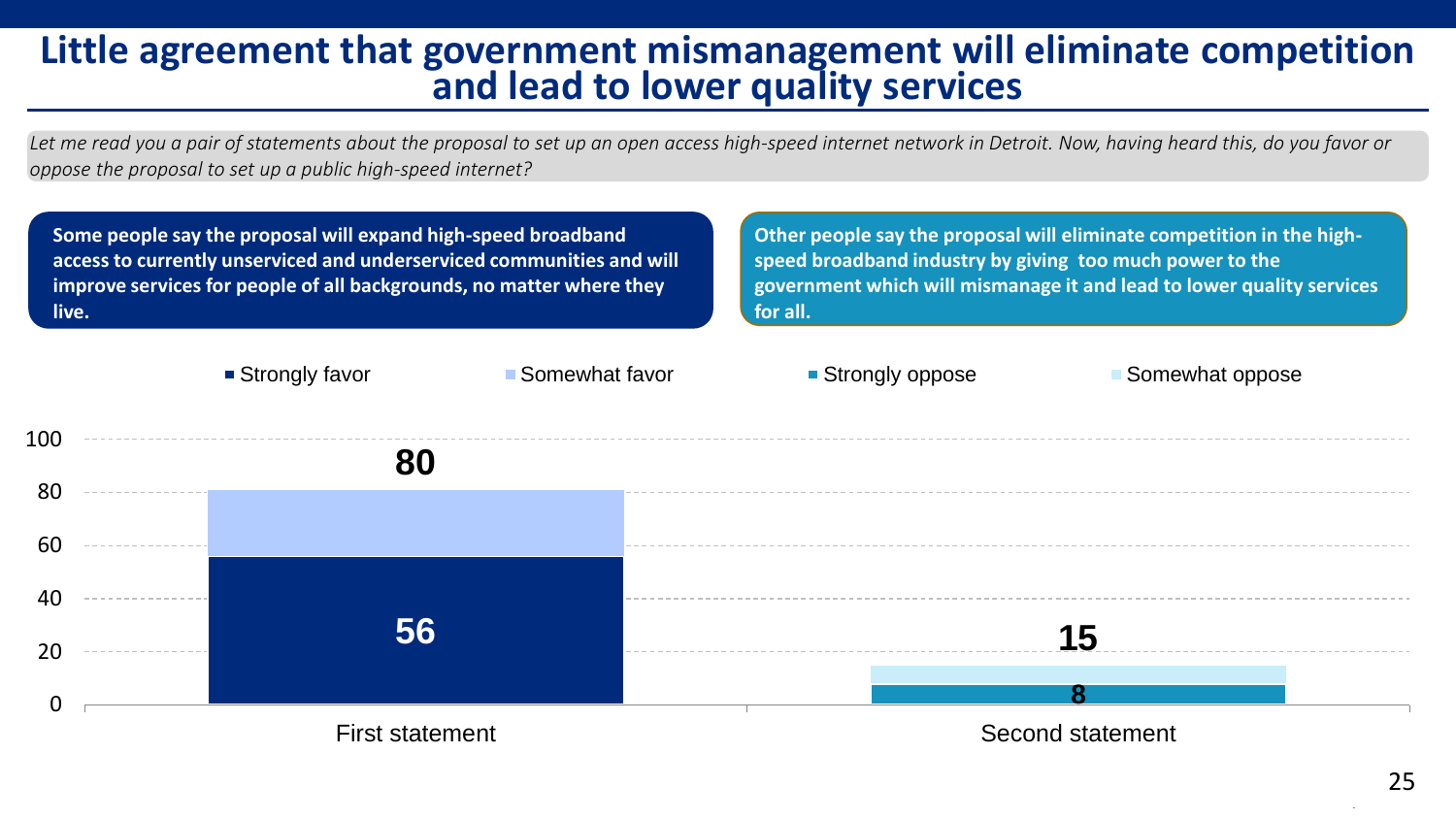### **Broadband proposal support progression by subgroup**

| <b>Demos</b>                          | <b>Initial vote</b> | <b>Post-bios vote</b> | <b>Final vote</b> |
|---------------------------------------|---------------------|-----------------------|-------------------|
| <b>Total</b>                          | $87-8 (+79)$        | $80-15 (+75)$         | $83-14 (+69)$     |
| Younger men                           | $84-12 (+72)$       | $79-19 (+60)$         | $83-16 (+67)$     |
| Younger women                         | $89-8 (+81)$        | $81-15 (+66)$         | $83-13 (+70)$     |
| 18-39                                 | $87-9 (+78)$        | $83-16 (+67)$         | $85-14 (+71)$     |
| <b>Seniors</b>                        | $91-5 (+86)$        | $83-15 (+68)$         | $86-9 (+77)$      |
| <b>Black under 50</b>                 | $87-10 (+77)$       | 78-20 (+58)           | $82-15 (+67)$     |
| Black 50+                             | $92 - 4 (+88)$      | $83-13 (+70)$         | $86-9 (+77)$      |
| College men                           | $86-11 (+75)$       | $82-13 (+69)$         | $87-10 (+77)$     |
| Non-college men                       | $87-8 (+79)$        | $81-16 (+65)$         | $83-15 (+68)$     |
| College women                         | $86-7 (+79)$        | $82-13 (+69)$         | $82-14 (+68)$     |
| Non-college women                     | $89-9 (+80)$        | $79-17 (+62)$         | $83-13 (+70)$     |
| Central                               | $86-9 (+77)$        | $83-11 (+72)$         | $84-11 (+73)$     |
| East                                  | $89-8 (+81)$        | $81-14 (+67)$         | $85-14 (+71)$     |
| Just fair/poor provider rating        | $88-8 (+80)$        | $84-11 (+73)$         | $86-13 (+73)$     |
| No broadband                          | $84-8 (+76)$        | $73-23 (+50)$         | $76-19 (+57)$     |
| Very/somewhat likely to get broadband | $86-10 (+76)$       | 78-19 (+59)           | $81-18 (+63)$     |

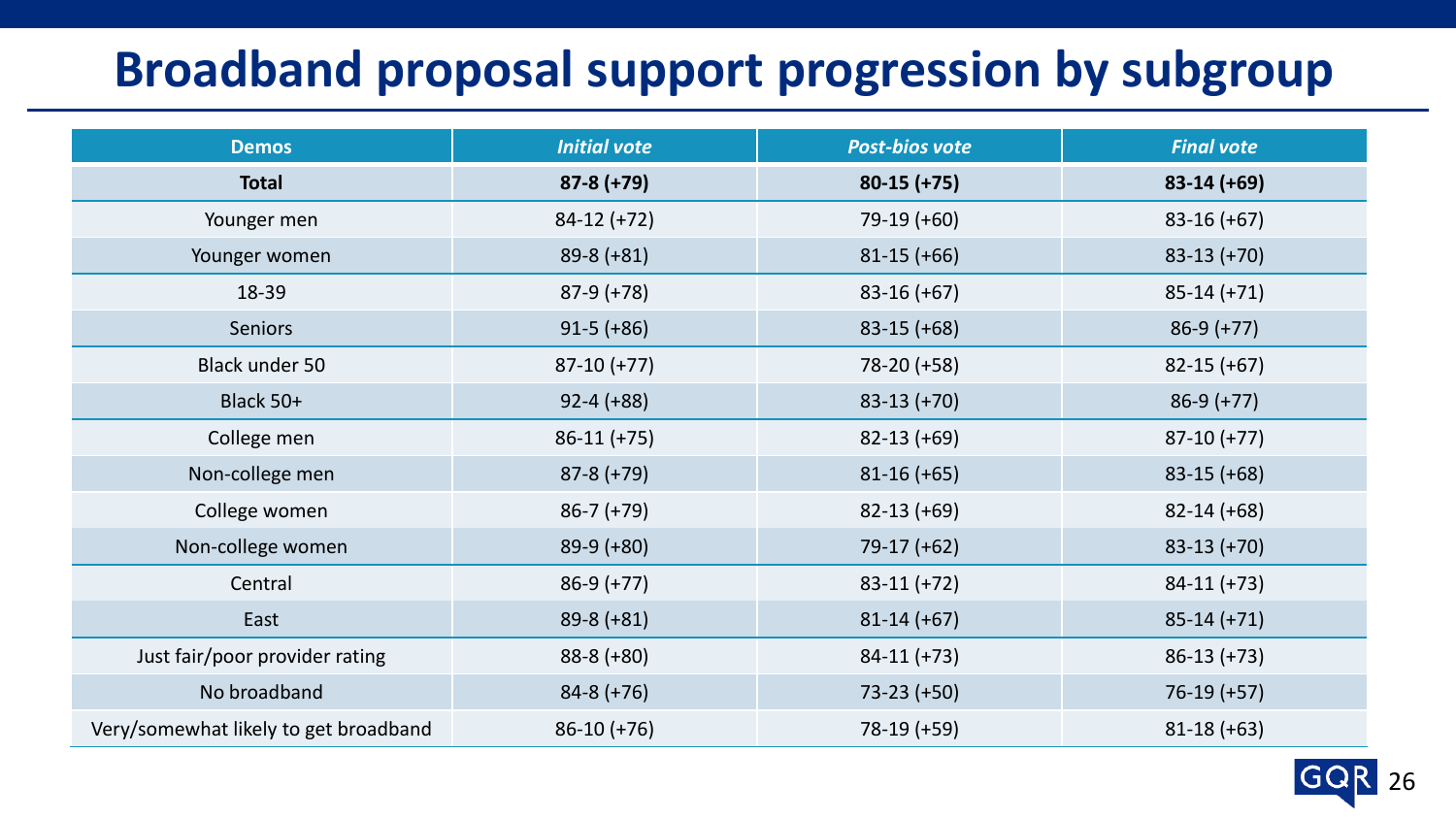#### **Expanding access to broadband and health/education opportunities for underserved communities resonates overall, followed by lowering costs for businesses**

32 35 47 53 56 **71 75 82 82 85**  $\blacksquare$  Very convincing  $\blacksquare$  Somewhat convincing *For each one I read, please tell me whether you believe it is a very convincing argument to support the proposal, a somewhat convincing argument, a not very convincing argument or a not at all convincing argument to support the proposal.* **(MORE ACCESS)** The proposal will bring high-speed broadband coverage to over 170,000 people in Detroit who currently do not have access. **(OPPORTUNITY)** For underserved communities, the proposal will enable access to educational opportunities for children through online learning programs and allow for better and less expensive healthcare options through telemedicine. **(SMALL BUSINESSES)** The proposal will provide faster broadband services to small businesses in underserviced areas, allowing them to grow and create jobs. **(PRIVATE COMPANIES)** The new high-speed broadband infrastructure will be available for private companies to lease, allowing them to upgrade their products and services in areas where they previously did not offer high-speed broadband because it was too expensive to build the infrastructure on their own. **(PUBLIC SERVICE)** The proposal would ensure that broadband access is treated like other vital infrastructure such as roads and electrical grids, where the government builds and maintains the infrastructure for the public and private sector to use.

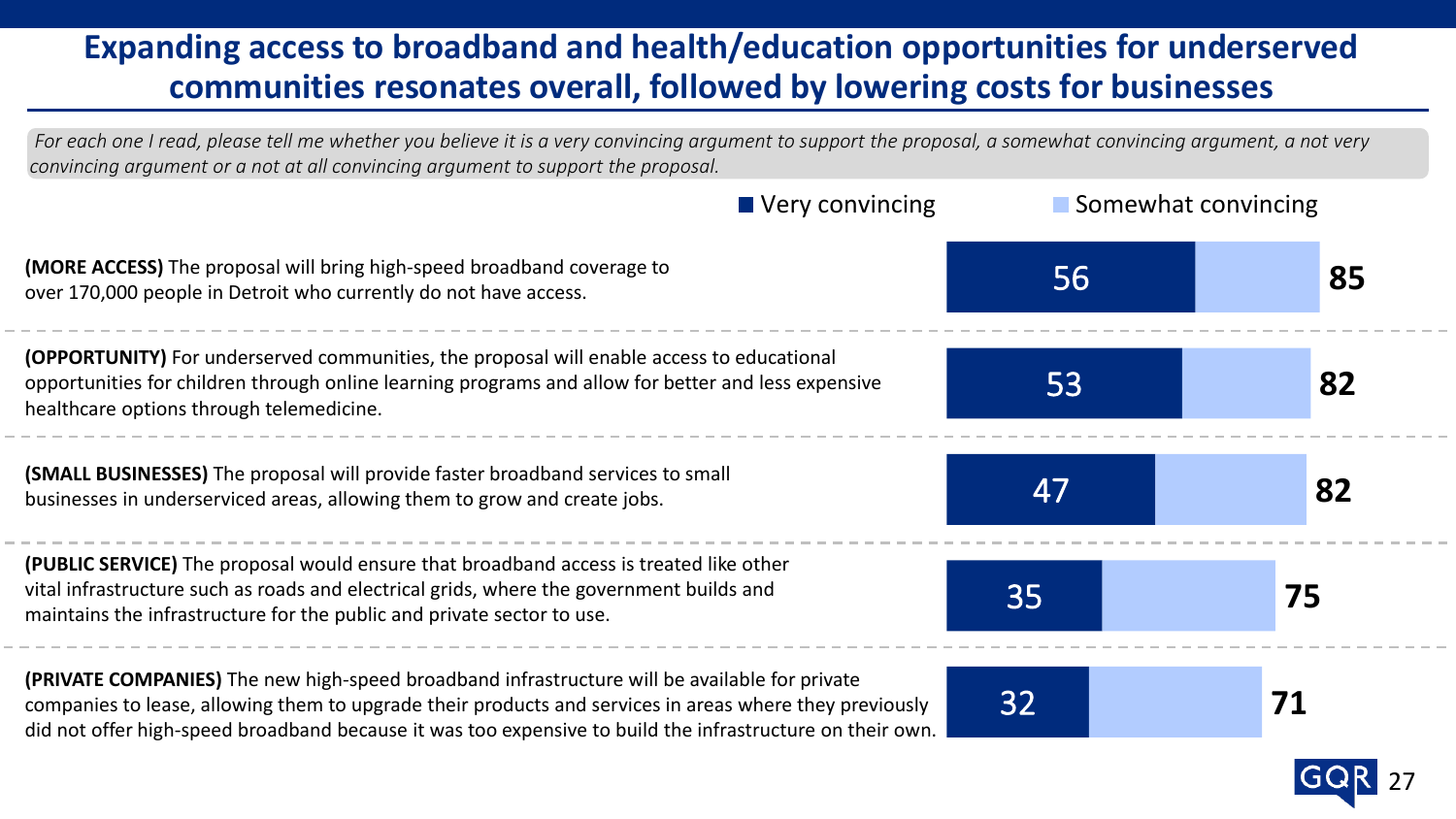#### **Arguments against the proposal are not particularly convincing, but using taxpayer money resonate more than mismanagement and choice**

*For each one I read, please tell me whether you believe it is a very convincing argument to support the proposal, a somewhat convincing argument, a not very convincing argument or a not at all convincing argument to OPPOSE the proposal.*



28

**(PROVIDERS)** The government should not be spending taxpayer money to build internet infrastructure that they then give back to the private companies who can still charge whatever rates they want.

**(GOVERNMENT)** Government run projects end up costing more, use taxpayer money, run over budget, take too long, and technology will be outdated.

**(CONTROL)** If the proposal goes through, the government will have too much control over the high-speed broadband industry and will run it inefficiently resulting in lower quality services that are not worth the decreased cost.

**(LESS CHOICE)** If the proposal goes through, consumers will have less choice and fewer options in the high-speed broadband market.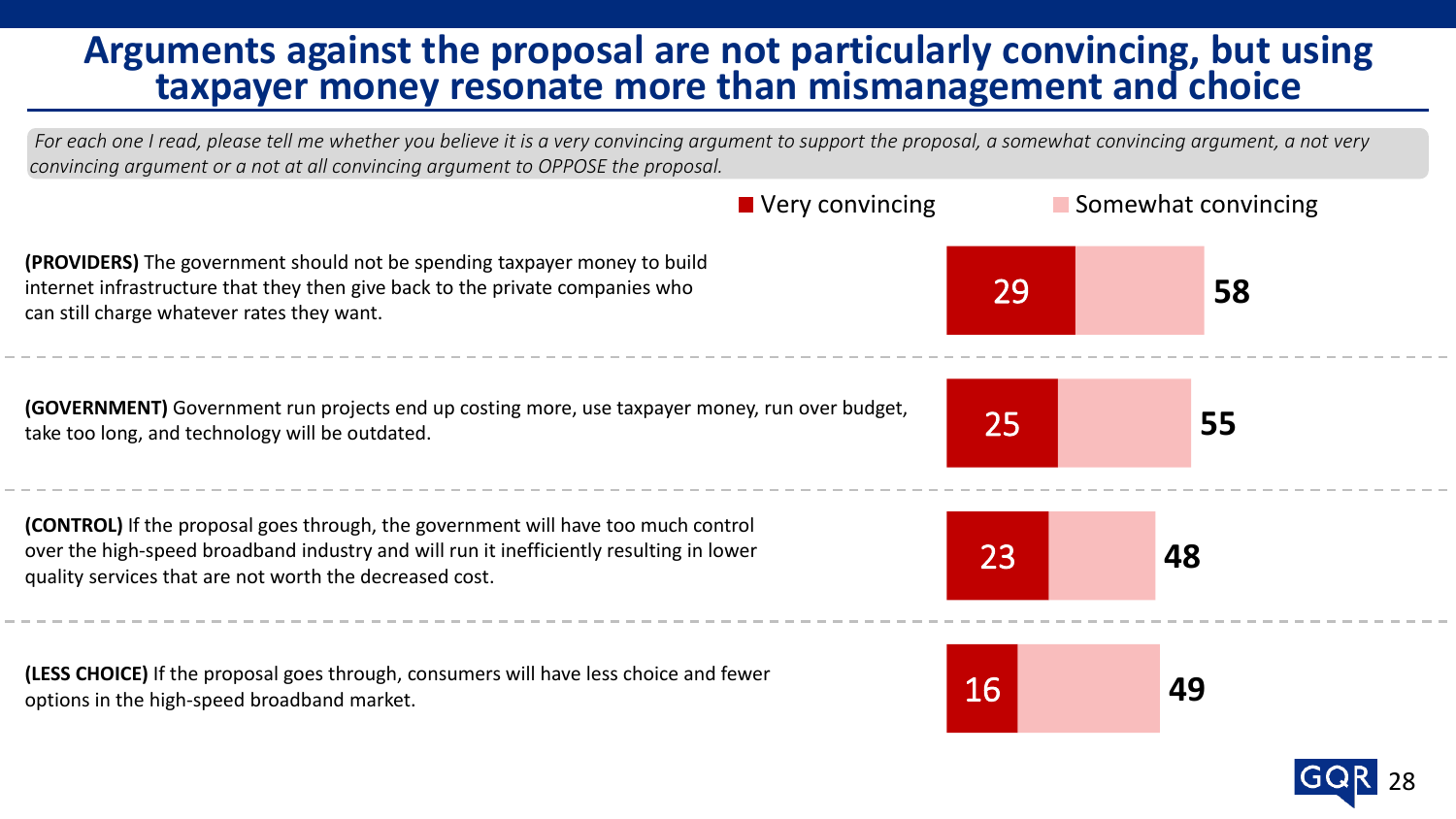### **Those who move respond to arguments on how the proposal will provide direct benefits to them (lower costs/more access) over more conceptual arguments**

*For each one I read, please tell me whether you believe it is a very convincing argument to support the proposal, a somewhat convincing argument, a not very convincing argument or a not at all convincing argument to support the proposal.*

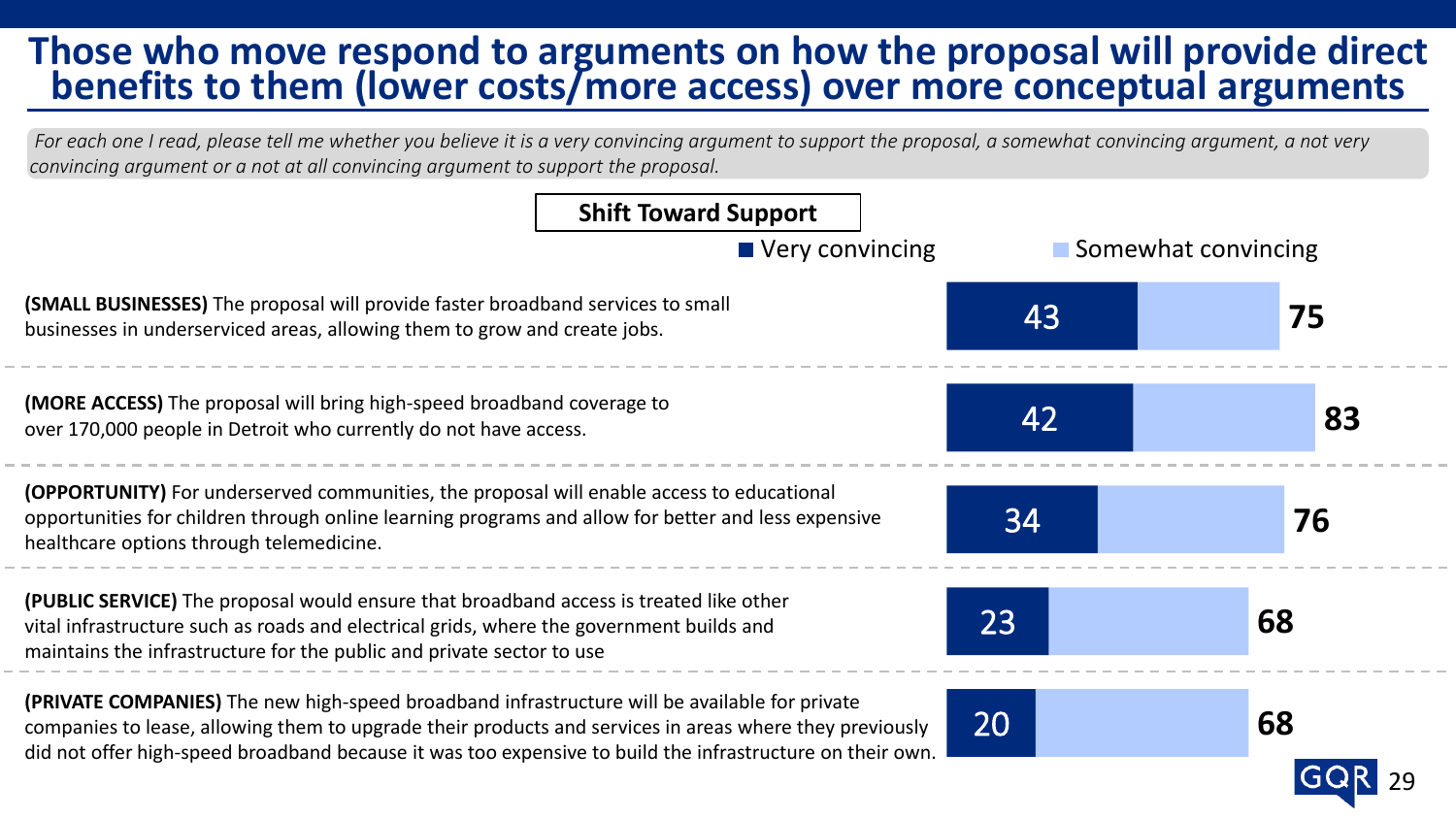### **Wasting taxpayer money, outdated technology and lower quality services stronger among those who shift against supporting the broadband proposal**

*For each one I read, please tell me whether you believe it is a very convincing argument to support the proposal, a somewhat convincing argument, a not very convincing argument or a not at all convincing argument to OPPOSE the proposal.*



30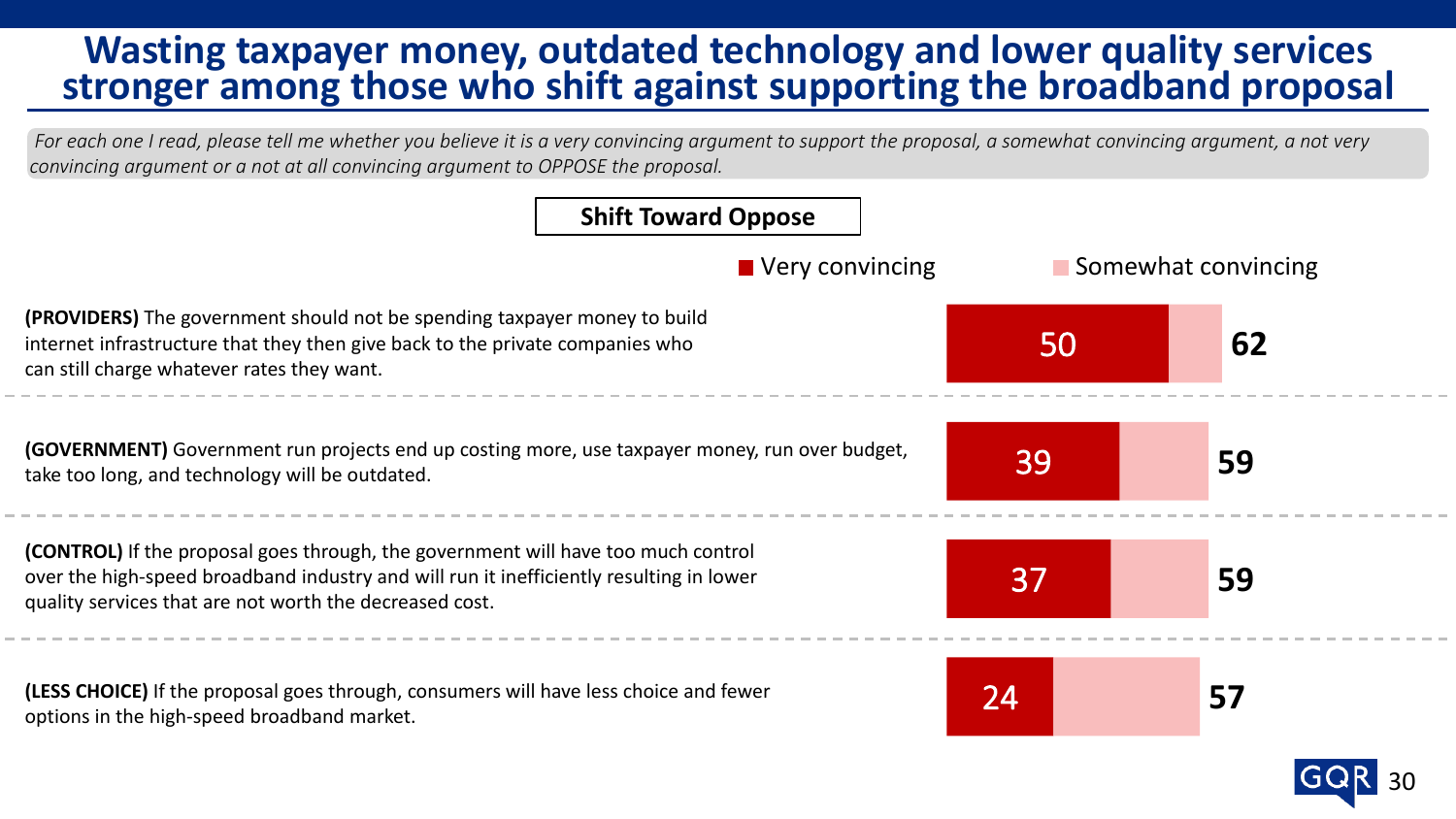#### **People who oppose the proposal after messaging are more likely to say they primarily use the internet for entertainment**

*Here are some activities you or someone in your household might use the internet for. For each, please rate over the last four months how often each activity is done online in your household.*

| % Use very often for  | <b>Total</b> | <b>Initial Support-Initial Oppose</b> | <b>Final Support-Final Oppose</b> |
|-----------------------|--------------|---------------------------------------|-----------------------------------|
| Entertainment         | 62           | $62 - 68$                             | $62 - 66$                         |
| <b>Banking</b>        | 41           | $42 - 41$                             | $43 - 35$                         |
| Video that            | 31           | $30 - 42$                             | $31 - 32$                         |
| Order products        | 28           | $30 - 26$                             | $28 - 28$                         |
| Work from Home        | 22           | $23 - 20$                             | $24 - 13$                         |
| Job Skill             | 22           | $22 - 31$                             | $22 - 20$                         |
| Grocery/food delivery | 19           | $20 - 19$                             | $22 - 9$                          |
| Telemedicine          | 17           | $18 - 17$                             | $19 - 12$                         |
| Civic services        | 17           | $18 - 11$                             | $20 - 6$                          |
| Look for a job        | 15           | $16 - 5$                              | $16 - 9$                          |

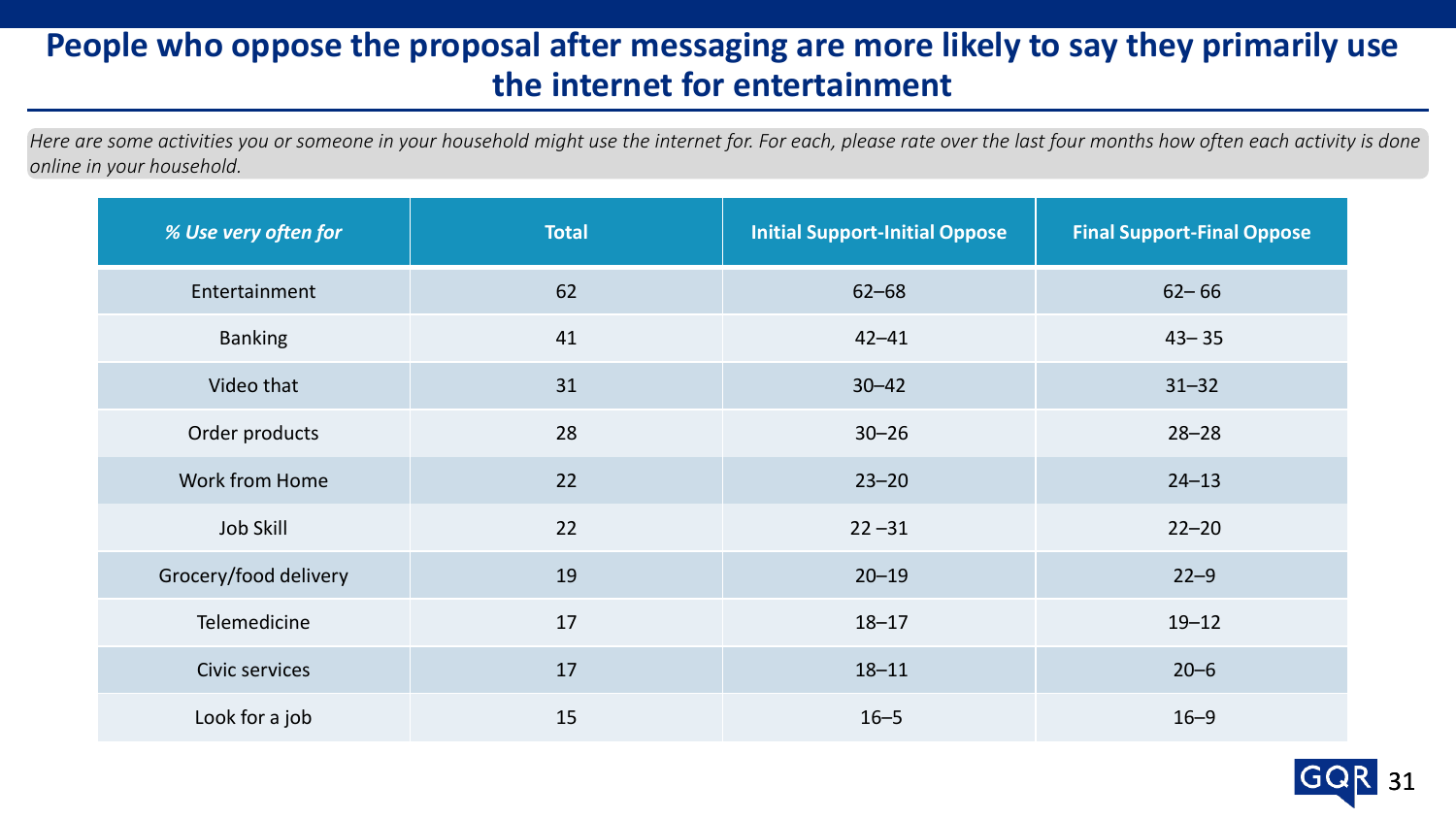#### **Those who move to opposing the proposal after messaging are particularly frustrated by their current slow speeds and dropped connections**

*(IF INTERNET YES) What are your biggest problems or frustrations with your internet service provider?*



32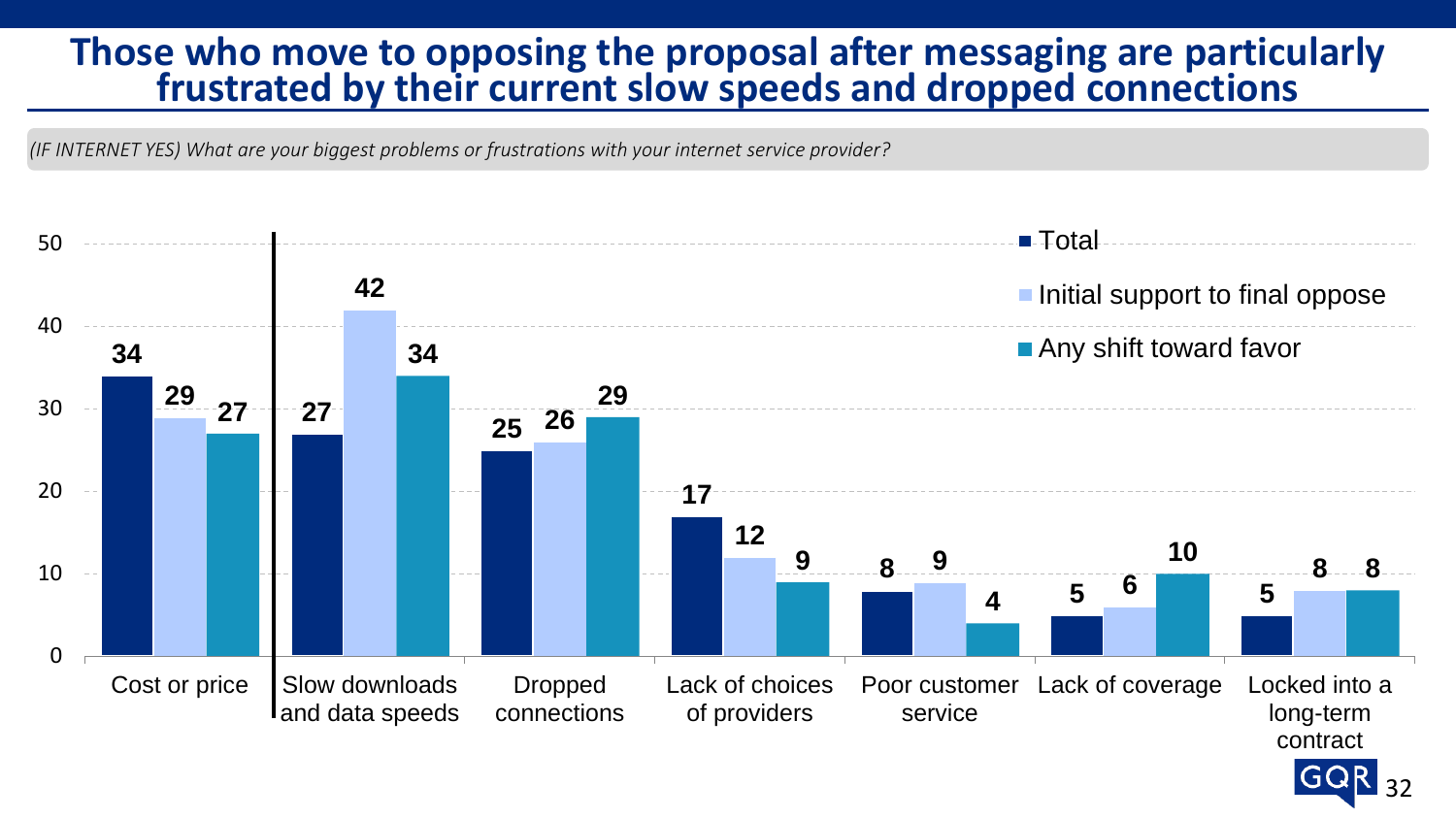### **Conclusions**

- **Support for the proposal is driven as much by people with internet as those without.** While most people already have some form of home internet, many rate their service provider as just fair or poor. Cost and slow speeds are the dominant frustrations they have with their current provider. They are more receptive to each of the following ideas:
	- That the high-speed internet divide in Detroit is a major problem
	- That internet should be considered in the same way as utilities like water and electricity
	- That the government has a major responsibility to ensure all residents have access to highspeed broadband
- **Improving speed and quality drive how residents respond to the proposal.** Those who are soft in their support of the proposal (move away or toward) are more likely to cite slow speeds and dropped connections than costs when they are asked what frustrates them the most about their provider.
- **Complicated economic arguments about the proposal do not work well, neither as pros or cons.** Simple explanations on how the proposal will directly impact people's service quality or pocketbook resonate the most.
- **What people use internet for matters.** Those who would choose high-speed broadband if it were available are more likely to use the internet for job related activities and civic services, meaning that slow speeds directly impact their livelihood. Those who use it for entertainment are less likely to have a sense of urgency about getting high-speed broadband.
- **This pattern holds among those who favor or oppose the proposal.** Those in favor of the proposal are more likely to use the internet for work, job training, and to access basic needs like food delivery, telemedicine, and civic services. Those who oppose it are more likely to use it for entertainment and communication.
- **Emphasize impact on practical needs.** We recommend emphasizing specific ways the proposal will improve people's lives in terms of addressing their everyday needs when communicating to build support for the proposal.